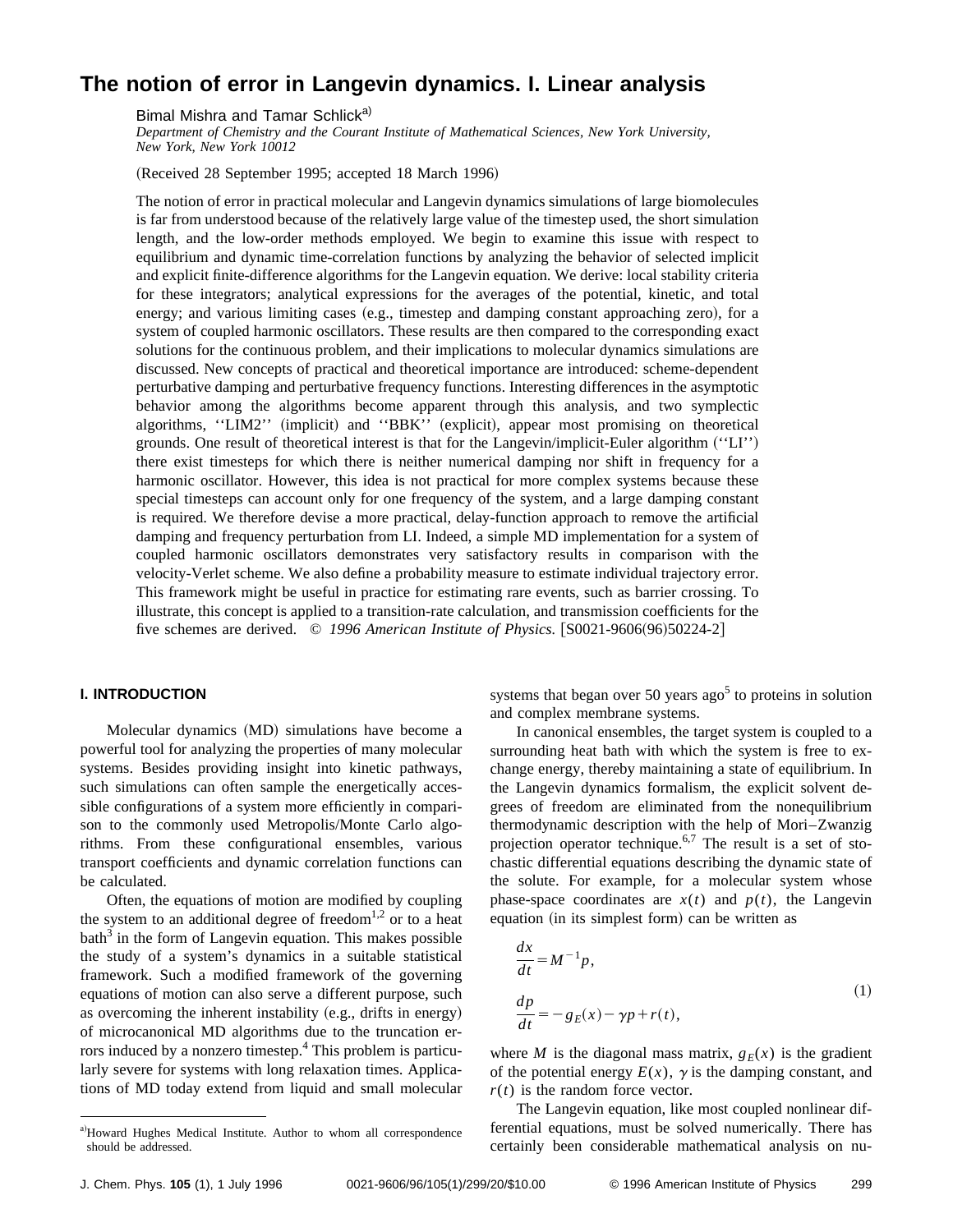merical solution of the Langevin equation<sup>8–10</sup> with regards to accuracy and stability, but the results are often of little practical use to simulators of biomolecular dynamics. This is because the available mathematical theory focuses on the limit  $\Delta t \rightarrow 0$  (where  $\Delta t$  is the timestep), whereas large-scale MD simulations today use rather large timesteps with respect to the fastest period of the system. (e.g., one ninth to one quarter). Furthermore, such simulations are rather short in total time with respect to relaxation times of the slowest modes, and they use low-order algorithms  $(e.g., 2)$ .

Clearly, in stochastic dynamics, there is no unique trajectory but rather an ensemble of trajectories. Even in MD  $(\gamma=0)$ , different trajectories result from using: various algorithms, same algorithms but different timesteps, different starting points,<sup>11</sup> and different pseudorandom-number generators or seeds. An important question that arises is how to evaluate a generated trajectory. This question has long been realized in the chemical dynamics community of small systems.<sup>12</sup> For biomolecules, in the absence of direct experimental data for comparison, the convention to date has been to compare results to a simulation at a small timestep. But is this comparison adequate? How can it be supplemented? Are there rigorous mathematical tests that can be performed? These are difficult questions, and it is clear that the answers must be based on statistical considerations. However, both ways to evaluate static means as well as dynamic functions must be constructed.

In Langevin dynamics simulations, we have two major sources of error: systematic and random. The first arises from the limited accuracy of the integration algorithm (discretization error), the finite precision of the computer (roundoff error), the errors in the energy and force evaluations  $(e.g.,)$ approximations to trigonometric expressions, truncated multipole expansions), and so on. The "random" error component comes from the finite length of the trajectory (i.e., finite ensemble averages), and many other aspects of the calculation that can lead to spurious results (e.g., different equilibration procedures, finite length of the pseudorandom number generator).

Many of the above considerations must be tested heuristically, e.g., by running a simulation five times longer and varying parameters, conditions, and protocols. While these requests may seem trivial, the high cost of biomolecular simulations in terms of computer time (i.e., months to generate a nanosecond trajectory of a protein in solution) has limited these checks in practice.

The problem of trajectory assessment arises in this context because the nonequilibrium processes simulated in biomolecular MD are associated with large, chaotic systems; there are both *deterministic* and *stochastic* features; simulation time is relatively *short*; the force fields are *approximate*; and experimental data are *limited*. Furthermore, we are interested in both local (detailed kinetics) and global (sampling) features. Therefore, one can imagine that different models, in combination with different integration or propagation methods, could be designed to address different aspects of dynamics problems for macromolecules. Using dynamic simulations for statistical averaging in phase space is certainly appropriate, though special care must be exercised for highly correlated data. When detailed kinetics, such as transition pathways and rates are of interest, global aspects (i.e., ensemble properties in the framework of statistical mechanics) are also required.

How can we know whether a simulated trajectory is "representative" in some sense? Elofsson and Nilsson<sup>13</sup> asked how ''consistent'' MD simulations are by comparing 30 protein simulations differing in solvent representation and protocols; they found great sensitivity of overall fluctuations to the starting structure and suggested that several shorter simulations span conformation space better than one long one. More recently, Auffinger *et al.*<sup>11</sup> demonstrated the divergence of ten 100 ps trajectories of tRNA in solvent and salt—from the initial x-ray structure as well as from one another—when initial conditions and parameters were varied. Consistency problems emerged (e.g., results could be *worse*, surprisingly, when equilibration time was *extended*.) In addition, the authors emphasized the *inadequacy* of energy conservation and root-mean-square fluctuations (from one available experimental structure) alone; they suggested that multiple MD simulations be generated to evaluate the consistency of results in general. While it is likely that the specific problems above are aggravated by the complexity of electrostatics in nucleic acids, they are still typical of biomolecular dynamics, as practitioners well know. Adequate evaluation of biomolecular simulations will undoubtedly increase in urgency in the coming years as longer simulations of larger systems will be possible. Commensurate refinement of algorithmic and simulation protocols is expected.

To begin an investigation of the notion of error, we present a comparative study of selected finite-differencing algorithms for Langevin dynamics simulations. The basic themes we explore are twofold: the effect of different integrators on the physical properties of interest, and the general notion of error in this stochastic framework. The concept of error in finite dynamic simulations using various algorithms is particularly important, especially when one is interested in long-time processes of complex systems. Different algorithms can be used for different purposes, and obvious evaluation criteria are not available.<sup>14</sup>

Over the last 20 years, a variety of integration algorithms have been proposed and their relative merits and accuracies discussed.15–19 However, much of these analyses focused on explicit methods, since they are easier to implement for complex nonlinear forces, as well as on local error only. It is well known that explicit methods are stable only for small timesteps; they become unstable at some critical value of  $\Delta t$ and are thus problematic for systems with multiple timescales.<sup>20</sup> We emphasize, though, that "small" in our context of explicit integrators is rather large in mathematical analysis.

Implicit algorithms, on the other hand, tend to be mostly unconditionally stable  $(A$ -stable).<sup>20</sup> Roughly speaking, this means that there are no stability restrictions on the model problem  $y' = \lambda y$  (whose solution is  $Ae^{\lambda t}$ ) as long as  $Re(\lambda)$  < 0 for nonnegative timesteps. Implicit algorithms can, however, introduce numerical damping<sup>21</sup> and are computa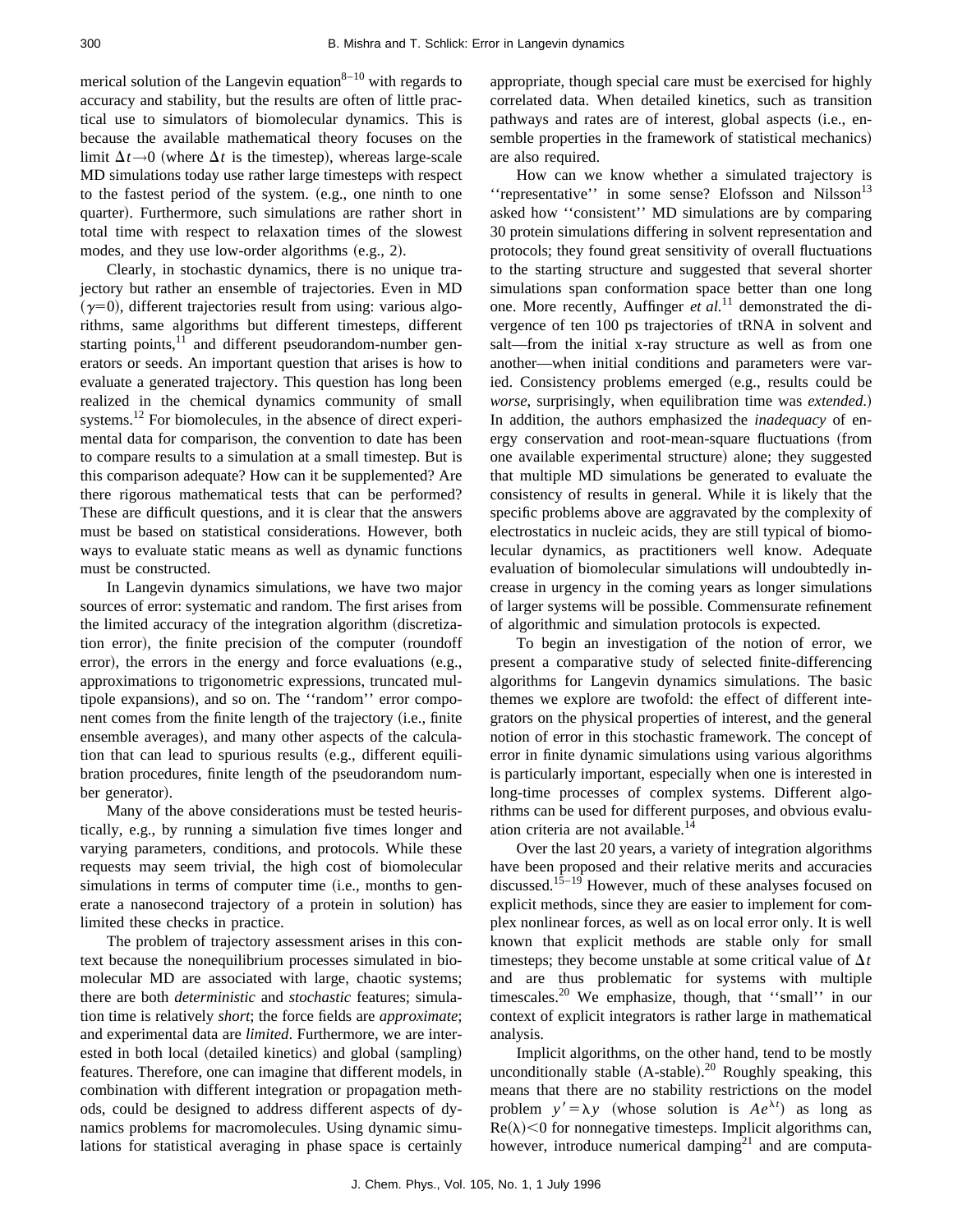tionally very demanding.<sup>19</sup> Symplectic methods have recently gained favorable attention for their good performance, but resonance problems have been noted.<sup> $\tilde{22,23}$ </sup> Thus, in order to adequately apply a particular algorithm to a specific problem at hand, a comparative study of local stability, accuracy, and statistical behavior is required for the range of timesteps used in molecular and Langevin simulations. This paper begins an examination in this direction.

For illustration of these concepts, we consider five finitedifferencing algorithms. Three of them have been discussed by Zhang and Schlick in detail.<sup>19</sup> "LI", for Langevin/ implicit-Euler; and ''LIM2'' and ''MID1'' which are semiimplicit. The other two are explicit: ''BBK'', a Verlet-like algorithm presented by Brooks, Brünger, and Karplus;<sup>18</sup> and an explicit-Euler version, ''LE''; their statistical properties and various limiting cases have been analyzed by Pastor *et al.*<sup>24</sup> The analysis offered here extends to new questions and also presents a unified approach for examining many properties of interest, particularly for MD applications. Extensions to other algorithms and more complex potentials are natural in this framework.

In Sec. II, we discuss the issue of stability and accuracy by deriving general solution expressions in the linear force case. We define two concepts: *perturbed frequency* and *perturbed damping*, both of which are scheme dependent. In particular, for algorithms where numerical damping is important, we show that a choice of timestep, as a function of a frequency and a damping constant, can be made (at least for the case of quadratic potentials) to yield no numerical damping as well as no shift in frequency. This formula is possible only for LI, but has limited practical use because of the large damping constant required, and the restriction to a single frequency. Therefore, we also propose a ''delay-function'' approach to remove artificial damping and frequency perturbation from LI which also works for MD  $(\gamma=0)$ . Application to a system of coupled oscillators demonstrates very satisfactory results in comparison to velocity Verlet.

In Sec. III, the concept of stationary states is introduced, and we derive for each algorithm selected averages for a harmonic oscillator system. In Sec. IV, the diffusion constant is calculated for each algorithm as a limiting case (zero frequency). The possible ways of estimating a trajectory error are discussed in Sec. V by introducing a probability measure. For an illustration, this measure is applied to rate-constant calculations in barrier crossing events. We conclude with a brief summary of the findings and discussion of future work.

#### **II. ANALYSIS OF STABILITY AND ACCURACY**

When applying numerical integrators to a nonlinear set of equations, it is important to know their region of stability. Stability of numerical methods is strongly related to the ''stiffness'' of the problem. Intuitively, this characteristic means that the system's dynamics is governed by at least two processes that occur on varying time scales. The existence of noise in the stochastic case complicates matters further (see, for example, Fig. 1 in Ref.  $25$ ), since it adds other physical and numerical considerations not present in the corresponding nonstochastic differential equation. In practice, the analysis of long-time behavior of numerical methods for initial value problems starts with the study of a linear reference problem. This is because, unfortunately, there is no general global method for analysis of a nonlinear system. However, many insights can already be gained from the linear analysis.

# **A. The Langevin equation for coupled harmonic oscillators**

Let us consider the Langevin equation for the position *x*:

$$
M\ddot{x} + g_E(x) + \gamma M \dot{x} = r(t),\tag{2}
$$

where the dot superscripts denote differentiation with respect to time. The random force  $r(t)$  is a stationary, Gaussian white noise characterized by mean and covariance matrix, respectively,

 $\langle r(t)\rangle = 0$ 

and

$$
\langle r(t)r(t_1)^T \rangle = 2 \gamma k_B T M \delta(t - t_1).
$$

Here, *T* is the temperature of the heat bath,  $k_B$  is Boltzmann's constant, and  $\delta$  is the Dirac delta function.

If the force is linearized, the governing potential has the bilinear form

$$
M^{-1}g_E(x) = (\frac{1}{2}x^T Ax)' = Ax,
$$

where *A* is a symmetric positive definite  $n \times n$  matrix, and the prime superscript denotes differentiation with respect to *x*. This is the case for a system of coupled harmonic oscillators.

#### **B. Mass scaling and unitary transformation**

Let us apply the following transformations to simplify the Langevin equation further:

$$
x = M^{-1/2}Z,
$$
  
\n
$$
G = M^{-1/2}r,
$$
  
\n
$$
B = M^{-1/2}AM^{-1/2}.
$$

The Langevin equation then becomes

$$
\ddot{Z}(t) + \gamma \dot{Z}(t) + BZ(t) = G(t),\tag{3}
$$

where  $G(t)$  has the statistical properties:

$$
\langle G(t) \rangle = 0
$$

and

$$
\langle G(t)G(t_1)^T \rangle = 2 \gamma k_B T \delta(t - t_1).
$$

We now proceed by applying unitary transformations. We can transform the matrix *B* into a diagonal matrix *D* on the basis of the orthogonal matrix  $T(T^{T} = T^{-1})$ , to obtain

$$
D = TBT^{-1}.
$$

Under this transformation, the coordinates and the random force become

$$
O = TZ
$$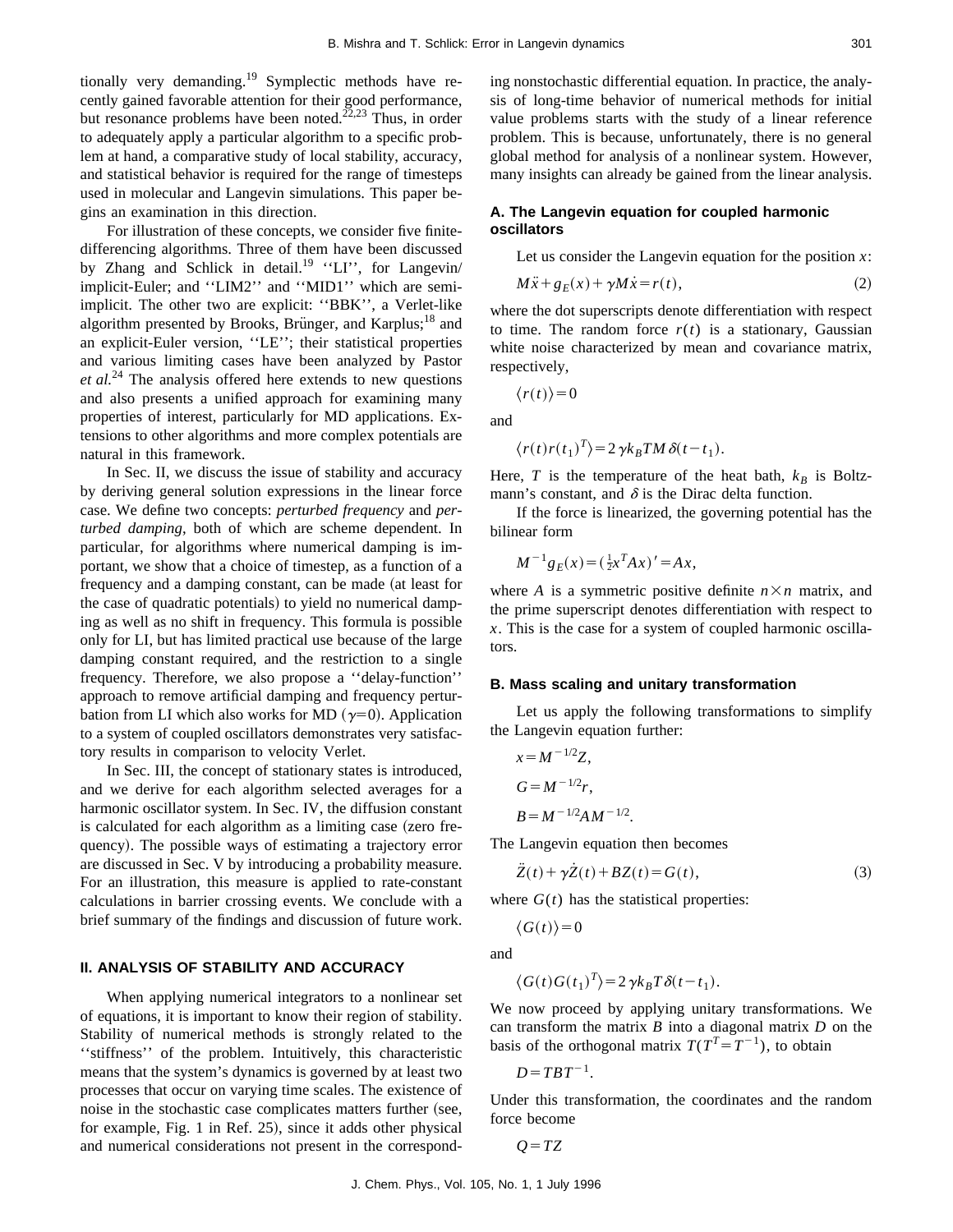TABLE I. The five discretizations for Langevin dynamics. The first data column gives expression for  $Q, \dot{Q}, \ddot{Q}$  for each integration scheme. For the origin of these definitions, see Ref. 19 for LI, LIM2, and MID1; and Ref. 24 for BBK and LE. In the second data column, we list the corresponding values of  $\mu$ ,  $\nu$ , and  $\sigma$  [see Eq. (10) of the text]. To simplify the expressions, we use the definitions  $\delta = \gamma \Delta t$  and  $\epsilon = \omega \Delta t$ , where  $\gamma$  is the damping coefficient,  $\omega$  is the frequency, and  $\Delta t$  is the timestep.

| Algorithm        | $Q, \dot{Q}, \ddot{Q}$                          | $\mu$ , $\nu$ , $\sigma$                   |
|------------------|-------------------------------------------------|--------------------------------------------|
| $_{\rm LI}$      | $Q^{n+1}$                                       | $1+\delta+e^2$ ,                           |
|                  | $[Q^n - Q^{n-1}]/\Delta t,$                     | $-2-\delta$                                |
|                  | $[Q^{n+1} - 2Q^n + Q^{n-1}]/\Delta t^2$         |                                            |
| LIM <sub>2</sub> | $[Q^{n+1}+Q^{n-1}]/2,$                          | $1+\frac{\delta}{2}+\frac{\epsilon^2}{2},$ |
|                  | $[Q^{n+1}-Q^{n-1}]/2\Delta t,$                  | $-2,$                                      |
|                  | $[Q^{n+1}-2Q^{n}+Q^{n-1}]/\Delta t^2$           | $1-\frac{\delta}{2}+\frac{\epsilon^2}{2}$  |
| MID1             | $[Q^{n+1}+Q^n]/2,$                              | $1+\frac{\delta}{2}+\frac{\epsilon^2}{4},$ |
|                  | $[V^{n+1} + V^n]/2 = [Q^{n+1} - Q^n]/\Delta t,$ | $-2+\frac{\epsilon^2}{2},$                 |
|                  | $\left[ V^{n+1}-V^{n}\right] /\Delta t$         | $1-\frac{\delta}{2}+\frac{\epsilon^2}{4}$  |
| <b>BBK</b>       | $Q^n$ ,                                         | $1+\frac{\delta}{2}$ ,                     |
|                  | $[Q^{n+1}-Q^{n-1}]/2\Delta t,$                  | $-2+\epsilon^2$ ,                          |
|                  | $[Q^{n+1}-2Q^n+Q^{n-1}]/\Delta t^2$             | $1-\frac{\delta}{2}$                       |
| LE               | $Q^n$ ,                                         | $1+\delta$ ,                               |
|                  | $[Q^{n+1}-Q^n]/\Delta t,$                       | $-2-\delta+\epsilon^2$ ,                   |
|                  | $[Q^{n+1} - 2Q^n + Q^{n-1}]/\Delta t^2$         | $\mathbf{1}$                               |

and

 $F=TG$ .

We have now converted Eq.  $(3)$  into a system of *N* uncoupled independent equations for each normal mode  $Q_i$ :

$$
\ddot{Q}_j + \gamma \dot{Q}_j + \omega_j^2 Q_j = F_j(t). \tag{4}
$$

The corresponding random force characteristics are

 $\langle F_i \rangle$ <sup>=0</sup>

and

$$
\langle F_j(t)F_k(t_1)\rangle = 2\gamma k_B T \delta_{jk}\delta(t - t_1).
$$

For notational simplicity, we drop the subscript *j* in future discussions.

#### **C. Discretizations of the normal-mode equation**

Consider now a numerical discretization of Eq.  $(4)$ . We denote by  $Q^n$  the difference-equation approximation to  $Q$  at time  $n\Delta t$ . This approximation is integrator dependent. Therefore, we are interested in examining the different propagation patterns. For each of the algorithms considered, we define the variables  $Q$ ,  $\dot{Q}$ , and  $\ddot{Q}$  in a unified framework (Table I). See Appendix A for details regarding MID1.

Very briefly, ''LI'' is the first-order implicit-Euler algorithm applied to the Langevin equation; it exhibits numerical damping which is well understood,  $19,26$  but is unconditionally stable. "LIM2" and "MID1" are second-order *symplectic*,<sup>27</sup> semi-implicit algorithms. The implicit-midpoint algorithm, ''MID1'', in particular, was found to perform well at larger timesteps but exhibit resonance.<sup>23</sup> Verlet, other symplectic algorithms, and possibly other integrators exhibit resonance also.<sup>23</sup> "BBK" is a second-order, explicit algorithm that reduces to well known symplectic Verlet algorithm when  $\gamma \rightarrow 0.^{24}$  "LE" is first-order explicit-Euler algorithm, differing from ''BBK'' in the definition of the velocity.

The recursion relations for each algorithm are given below (we set  $\delta = \gamma \Delta t$ , not to be confused with delta function):

LI: 
$$
(1+\delta)x^{n+1} - (2+\delta)x^{n} + x^{n-1}
$$

$$
= \Delta t^{2}M^{-1}[-g_{E}(x^{n+1}) + r^{n}],
$$
(5)

LIM2:  $(1+\delta/2)x^{n+1}-2x^n+(1-\delta)x^{n-1}$ 

$$
= \Delta t^2 M^{-1} \bigg[ -g_E \bigg( \frac{x^{n+1} + x^{n-1}}{2} \bigg) + r^n \bigg],
$$
 (6)

MID1:  $rac{x^{n+1}-x^{n-1}}{\Delta t} = \frac{v^{n+1}+v^{n-1}}{2},$  $\frac{v^{n+1} - v^{n-1}}{\Delta t} = M^{-1} g_E \left( \frac{x^{n+1} + x^{n-1}}{2} \right)$ 

$$
\Delta t = M^{-1} g_E \left( \frac{1}{2} \right)
$$

$$
- \gamma \left( \frac{x^{n+1} - x^n}{\Delta t} \right) + r^n, \tag{7}
$$

BBK:  $(1+\delta/2)x^{n+1}-2x^n+(1-\delta/2)x^{n-1}$ 

$$
= \Delta t^2 M^{-1} [-g_E(x^n) + r^n],
$$
\n(8)

LE:  $(1+\delta)x^{n+1}-(2+\delta)x^{n}+x^{n-1}$ 

$$
= \Delta t^2 M^{-1} [-g_E(x^n) + r^n].
$$
\n(9)

Note that  $x^{n+1}$  appears in both sides of the equations for LI, LIM2, and MID1. This implicit relation can be solved by reformulating the solution of the nonlinear equation for  $x^{n+1}$ into a minimization subproblem; see details in Ref. 19. Note also that MID1 differs from the other algorithms in that the position and velocity are coupled by a matrix relation; for the other integrators, the propagation formulae involve positions only. Finally, note that all right-hand sides except for MID1 reduce to the same discretization for  $\ddot{x} = (x^{n+1} - 2x^n + x^{n-1})/\Delta t^2$  when  $\gamma = 0$ . The systematic forces are evaluated at the previous point for the explicit algorithms (BBK and LE), at the new point for LI, and at midpoint for MID1 and LIM2.

The discretizations listed in Table I for the normalized position, velocity, and acceleration for each algorithm can be considered within a unified representation for the dynamics. Namely, by assuming a three-step method, either explicit or implicit, we write Eq.  $(4)$  with the exception of MID1 (see Appendix A) as

$$
\mu Q^{n+1} + \nu Q^n + \sigma Q^{n-1} = \Delta t^2 F^n.
$$
 (10)

Here  $\mu$ ,  $\nu$ , and  $\sigma$  depend on the choice of finite-differencing scheme and are listed in Table I. Note that these coefficients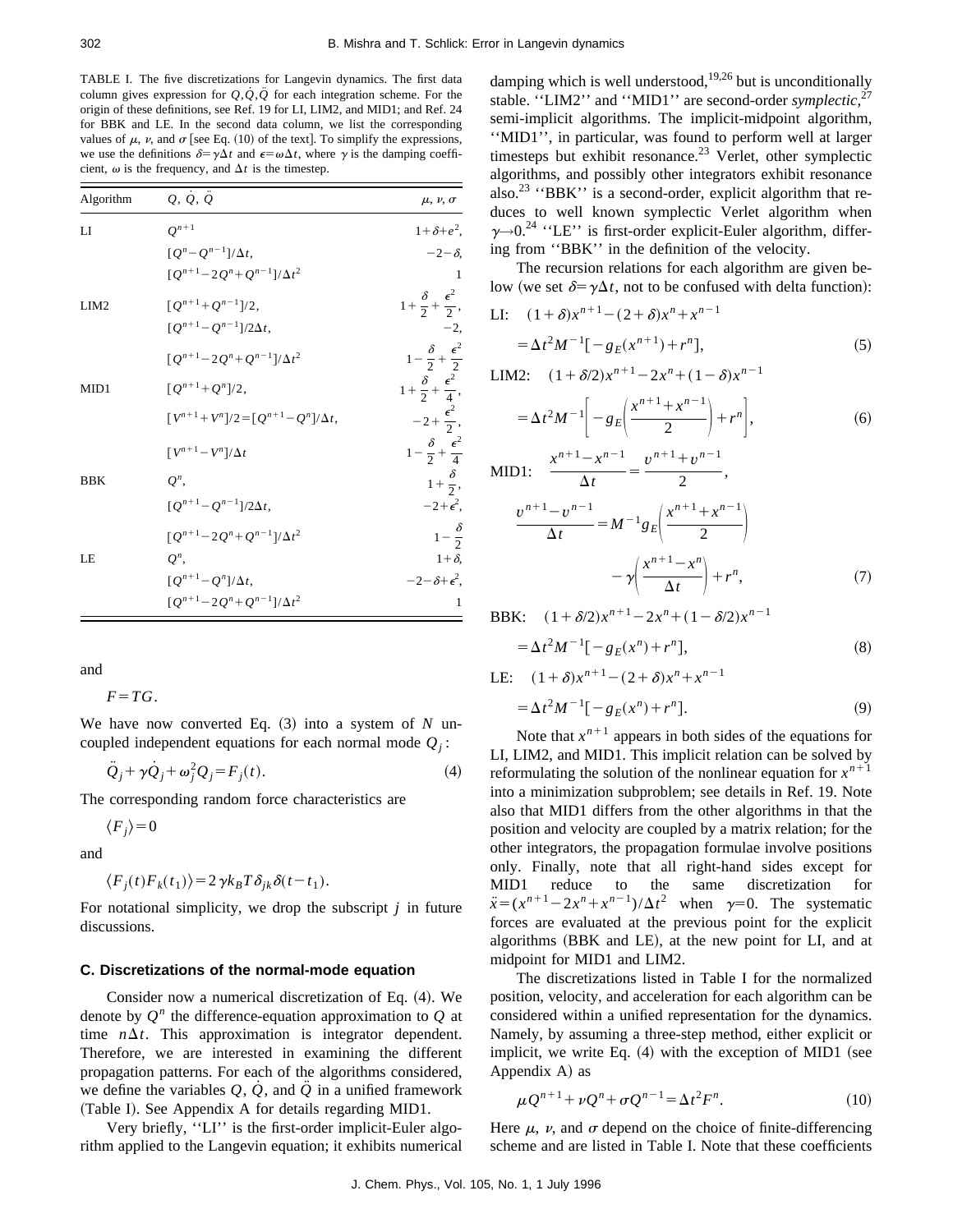are functions of  $\Delta t$ ,  $\gamma$ , and  $\omega$ . The random force  $F^n$  above follows the Gaussian statistics with mean and variance, respectively, given by

$$
\langle F^n \rangle = 0, \quad \langle F^n F^m \rangle = \frac{2 \gamma k T \delta_{nm}}{\Delta t}.
$$

The solution of Eq.  $(10)$  and derivation of long-time values for a free particle were already published by Pastor, Brooks, and Szabo  $(Ref. 24, *appendix*).$ 

## **D. Solution of the discretized Langevin equation**

Equation  $(10)$  is a linear, inhomogeneous difference equation with specified initial conditions  $Q^0$  and  $Q^1$ . It can readily be solved by the method of variation of parameters.<sup>28</sup> Briefly, this method first determines solution of the homogeneous equation  $L(y)=0$ , where *L* is the difference operator. For example, for a second-order difference equation, the solution might look like  $y = A_1 \alpha_1^n + A_2 \alpha_2^n$ , where  $A_1$  and  $A_2$  are functions to be determined. The method of variation of parameters for  $L(y) = f$  determines  $A'_1$  and  $A'_2$ , after which  $A_1$ and  $A_2$  are obtained by integration. That system of equations is

$$
A'_1\alpha_1 + A'_2\alpha_2 = 0, \quad A'_1\alpha'_1 + A'_2\alpha'_2 = f.
$$

The second equation is obtained by imposing the former condition, applying the operator *L* to *y*, and setting the result equal to *f* .

For the homogeneous analog of Eq.  $(10)$ , we assume a solution of form  $Q^n = \alpha^n$ , where  $\alpha$  is the function to be determined. We then obtain a quadratic equation in  $\alpha$ ,

$$
\mu \alpha^2 + \nu \alpha + \sigma = 0, \quad \mu \neq 0. \tag{11}
$$

The solution,  $\alpha$ , has at most two roots:

$$
\alpha_{\pm} = \frac{-\nu}{2\mu} \pm \frac{1}{2\mu} \sqrt{\nu^2 - 4\mu\sigma}.
$$
 (12)

Note that if we write  $\alpha$  as a complex number  $\alpha_R + i\alpha_I$ , where  $i = \sqrt{-1}$ , we must know the sign of  $v^2 - 4\mu\sigma$  for each scheme.<sup>25</sup>

The form of  $\alpha$  is an important characteristic of each integration scheme because it determines how the solution evolves in time  $(Q^n = A_1 \alpha_+^n + A_2 \alpha_-^n)$ . For example, for the homogeneous case, writing  $\alpha$  as  $\alpha_R + i\alpha_I$ , we obtain  $|\alpha^n| = (\alpha_R^2 + \alpha_I^2)^{n/2}$ . For the implicit-Euler discretization,  $|\alpha| = [1 + \gamma \Delta t + \omega^2 \Delta t^2]^{-1/2}$ , which is less than or equal to 1 (for  $\gamma$  and  $\Delta t$  positive) for an underdamped oscillator; hence the scheme is unconditionally stable. For BBK,  $|\alpha| = [(1-\gamma\Delta t/2)/(1+\gamma\Delta t/2)]^{1/2}$  as long as  $\Delta t$  $\leq (2/\omega)\sqrt{1-(\gamma/2\omega)^2}$ . This is the timestep constraint for stability.

In general,  $\alpha$  is a complex number. Writing  $\alpha = e^{\beta \Delta t}$  and  $\beta = \beta_R + i\beta_I$  and substituting these expressions in Eq. (11), we obtain the following system of equations for  $\beta_R$  and  $\beta_I$ :

$$
[\mu e^{\beta_R \Delta t} - \sigma e^{-\beta_R \Delta t}] \sin(\beta_I \Delta t) = 0 \tag{13}
$$

and

$$
\left[\mu e^{\beta_R \Delta t} + \sigma e^{-\beta_R \Delta t}\right] \cos(\beta_I \Delta t) + \nu = 0. \tag{14}
$$

Analysis of these equations determines the regions of stability for each algorithm. There are two possibilities for the above relations to hold: (i)  $\sin(\beta t) \Delta t$  = 0, pertaining to the overdamped oscillator case  $(\gamma > 2\omega)$  and (ii)  $\mu e^{\beta_R \Delta t}$  $-\sigma e^{-\beta_R \Delta t} = 0$ , the underdamped case ( $\gamma < 2\omega$ ). We discuss each case in turn.

Case i (overdamped oscillator):

Since  $\beta_I \Delta t = m \pi$  for  $m=0,\pm 1,\pm 2,...$ , the value of cos( $\beta_I \Delta t$ ) is  $-1$  for *m* odd and  $+1$  for *m* even. When *m* is even, from Eq.  $(14)$  we have

$$
\mu e^{\beta_R \Delta t} + \sigma e^{-\beta_R \Delta t} + \nu = 0,
$$

a quadratic equation in  $e^{\beta_R \Delta t}$ . We arrive at

$$
\beta_{R\pm} = \frac{1}{\Delta t} \ln \left[ \frac{-\nu \pm \sqrt{\nu^2 - 4\mu\sigma}}{2\mu} \right].
$$

Since  $\beta_R$  is a real number, stability requires the following two conditions:

$$
\nu^2 - 4\mu\sigma > 0,\tag{15}
$$

$$
\frac{-\nu \pm \sqrt{\nu^2 - 4\mu\sigma}}{2\mu} > 0.
$$
 (16)

When  $m$  is odd, we obtain from Eq.  $(14)$  the relation

$$
\mu e^{\beta_R \Delta t} + \sigma e^{-\beta_R \Delta t} - \nu = 0,
$$

which gives the value of  $\beta_R$ ,

$$
\beta_{R\pm} = \frac{1}{\Delta t} \ln \left[ \frac{\nu \pm \sqrt{\nu^2 - 4\mu\sigma}}{2\mu} \right].
$$

The first stability criterion is identical to the above case  $(\nu^2 - 4\mu\sigma > 0)$  and the second is

$$
\frac{\nu \pm \sqrt{\nu^2 - 4\mu\sigma}}{2\mu} > 0.
$$
 (17)

Case ii (underdamped oscillator):

In the second possible scenario, we require [instead of  $\sin(\beta_I \Delta t) = 0$ 

$$
\mu e^{\beta_R \Delta t} - \sigma e^{-\beta_R \Delta t} = 0.
$$

The solution of this equation yields

$$
\beta_R = \frac{1}{2\Delta t} \ln \frac{\sigma}{\mu}.
$$
\n(18)

With this value of  $\beta_R$ , we can solve Eq. (14) for  $\beta_I$  to get

$$
\beta_I = \frac{1}{\Delta t} \cos^{-1} \left[ \frac{-\nu}{2\sqrt{\mu \sigma}} \right].
$$
\n(19)

Since  $\beta_R$  must be negative for asymptotic convergence, we require  $\sigma/\mu$  in Eq. (18) to be positive and less than 1. In Eq.  $(19)$ , the argument of the inverse cosine function must lie between  $-1$  and  $+1$ . Taken together, we arrive at the following two stability criteria for the underdamped case:

$$
\nu^2 - 4\mu\sigma \le 0,\tag{20}
$$

$$
0 < \frac{\sigma}{\mu} < 1. \tag{21}
$$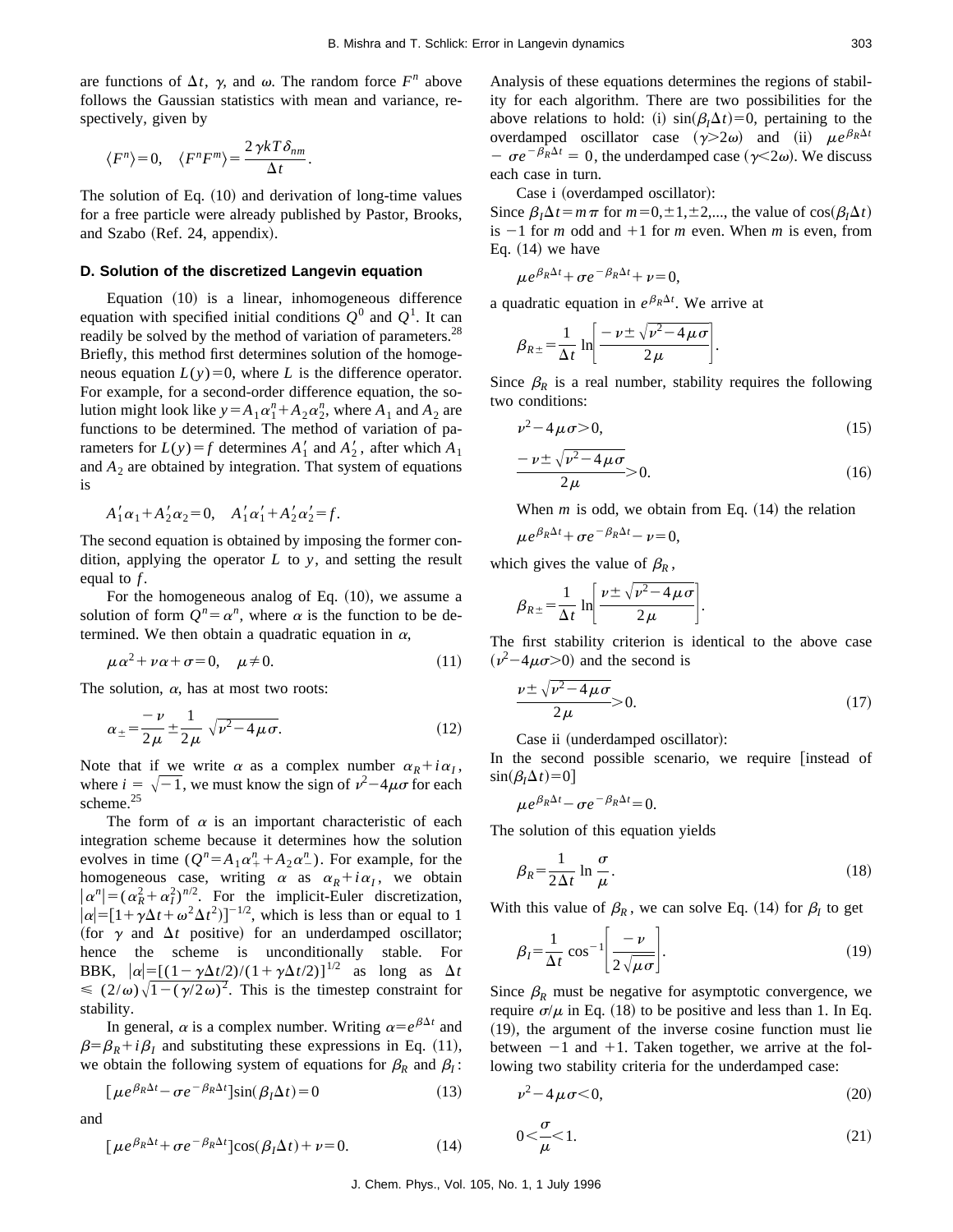TABLE II. Accuracy and stability criteria for the five integrators,  $\gamma \leq 2\omega$  case. The stability conditions are derived from Eqs.  $(20)$  and  $(21)$  of the text. The second data column shows the expressions for the perturbed damping constant [Eq.  $(27)$ ] and the effective normalized frequency [Eq.  $(29)$ ] for each algorithm. In the third data column, we list the nonperturbative solution of Eqs. (31) and (32) relevant only for LI. As in Table I, we used  $\delta = \gamma \Delta t$  and  $\epsilon = \omega \Delta t$ .

| Algorithm        | <b>Stability Condition</b>                                                     | $\gamma_{\rm eff}(\Delta t), \omega_{\rm eff}(\Delta t)$                                                    | Nonperturbative $\Delta t(\gamma)$                                     |
|------------------|--------------------------------------------------------------------------------|-------------------------------------------------------------------------------------------------------------|------------------------------------------------------------------------|
| LI               | A-Stable                                                                       | $\frac{1}{\Lambda_{\tau}}\ln[1+\delta+\epsilon^2],$                                                         | $e^{-\delta/2}\left(1+\frac{\delta}{2}\right)=$                        |
|                  |                                                                                | $\frac{1}{\Delta t} \cos^{-1} \left  \frac{2+\delta}{2\sqrt{1+\delta+\epsilon^2}} \right $                  | $\cos\left[\sqrt{e^{\delta}-\left(1+\frac{\delta}{2}\right)^2}\right]$ |
| LIM <sub>2</sub> | A-Stable                                                                       | $\frac{1}{\Delta t} \ln \left  \frac{2 + \delta + \epsilon^2}{2 - \delta + \epsilon^2} \right ,$            | $\Delta t = 0$                                                         |
|                  |                                                                                | $\frac{1}{\Delta t} \cos^{-1} \left  \frac{2}{\sqrt{(2+\epsilon^2)^2 - \delta^2}} \right $                  |                                                                        |
| MID1             | A-Stable                                                                       | $\frac{1}{\Delta t} \ln \left  \frac{4+2\delta+\epsilon^2}{4-2\delta+\epsilon^2} \right ,$                  | $\Delta t = 0$                                                         |
|                  |                                                                                | $\frac{1}{\Delta t} \cos^{-1} \left  \frac{4 - \epsilon^2}{\sqrt{(4 + \epsilon^2)^2 - 4 \delta^2}} \right $ |                                                                        |
| <b>BBK</b>       | $\Delta t < \frac{2}{\omega} \sqrt{1 - \left(\frac{\gamma}{2\omega}\right)^2}$ | $\frac{1}{\Delta t} \ln \left  \frac{2+\delta}{2-\delta} \right ,$                                          | $\Delta t = 0$                                                         |
|                  |                                                                                | $\frac{1}{\Delta t} \cos^{-1} \left  \frac{2 - \epsilon^2}{4 - \epsilon^2} \right $                         |                                                                        |
| LE               | $\Delta t < \frac{2}{\omega} + \frac{\gamma}{\omega^2}$                        | $\frac{1}{\Delta t} \ln[1+\delta],$                                                                         | $\Delta t = 0$                                                         |
|                  |                                                                                | $\frac{1}{\Delta t} \cos^{-1} \left  \frac{2 + \delta - \epsilon^2}{2\sqrt{1 + \delta}} \right $            |                                                                        |

In Table II, we present the corresponding stability condition for each algorithm. Note that LI, LIM2 and MID1 are unconditionally stable. BBK requires

$$
\Delta t \leq \frac{2}{\omega} \sqrt{1 - \left(\frac{\gamma}{2\omega}\right)^2},\tag{22}
$$

and LE requires

$$
\Delta t \leq \frac{2}{\omega} + \frac{\gamma}{\omega^2}.
$$
\n(23)

See Table III for relevant limits for MD simulations. Bad behavior in practice, however, is realized for smaller timesteps than those dictated analytically (above) due to nonlinearity and other errors (see Sec. V). Both explicit algorithms require  $\Delta t < 2/\omega$  for the zero-damping case ( $\gamma=0$ ).

TABLE III. Limiting timesteps for stability of the explicit algorithms. The stability criteria of Eqs.  $(20)$  and  $(21)$  in the text are used to illustrate the upper bounds for the timesteps (given in fs) corresponding to three  $\gamma$  values and  $\omega$ =0.7 fs<sup>-1</sup>, characteristic of an O–H bond stretch (period of 9 fs).

| Algorithm  | $\gamma=0$ | $\gamma = 0.05$ fs <sup>-1</sup> | $\gamma = 0.5$ fs <sup>-1</sup> |
|------------|------------|----------------------------------|---------------------------------|
| <b>BBK</b> | 2.86       | 2.85                             | 2.46                            |
| LE         | 2.86       | 2.96                             | 3.88                            |

Having found the solution for the homogeneous part, we can determine the solution to the inhomogeneous equation [Eq.  $(10)$ ] by the method of variation of parameters. This is outlined in Appendix B.

## **E. Perturbed frequency and damping constant for the underdamped oscillator**

Having derived the stability criteria from the solution of the linear inhomogeneous difference equation for various algorithms, we can now examine another interesting aspect of these solutions. The exponential solutions of form  $\alpha^n$  exhibit a time dependence on functions in  $\gamma$  and  $\omega$ . For example, for LI  $|\alpha|^n \approx \exp\{[-\gamma/2 + (\omega^2$ while for BBK  $|\alpha|^n \approx \exp\{[-\gamma/2 + (\gamma^3 \Delta t^2)/24]t\}$ . The  $\gamma/2$  term corresponds to physical damping due to friction. The  $({\omega}^2 \Delta t)/2$  term in the LI exponent corresponds to numerical damping. This damping, as we see, is both timestep and frequency dependent.<sup>19,26</sup> As  $\omega$  and/or  $\Delta t$  increase, numerical damping becomes more severe. For BBK, the numerical damping term is of second order in  $\Delta t$  and is  $\gamma^3$  dependent.

More generally, we can express this asymptotic behavior for each scheme by the following analysis. For the homogeneous solution of the corresponding differential equation [Eq. (4)], assuming a  $Q(n\Delta t) = e^{n\Delta t}b_0$  type of solution, we obtain a quadratic equation in  $\beta_0$ ,

$$
\beta_0^2 + \gamma \beta_0 + \omega^2 = 0. \tag{24}
$$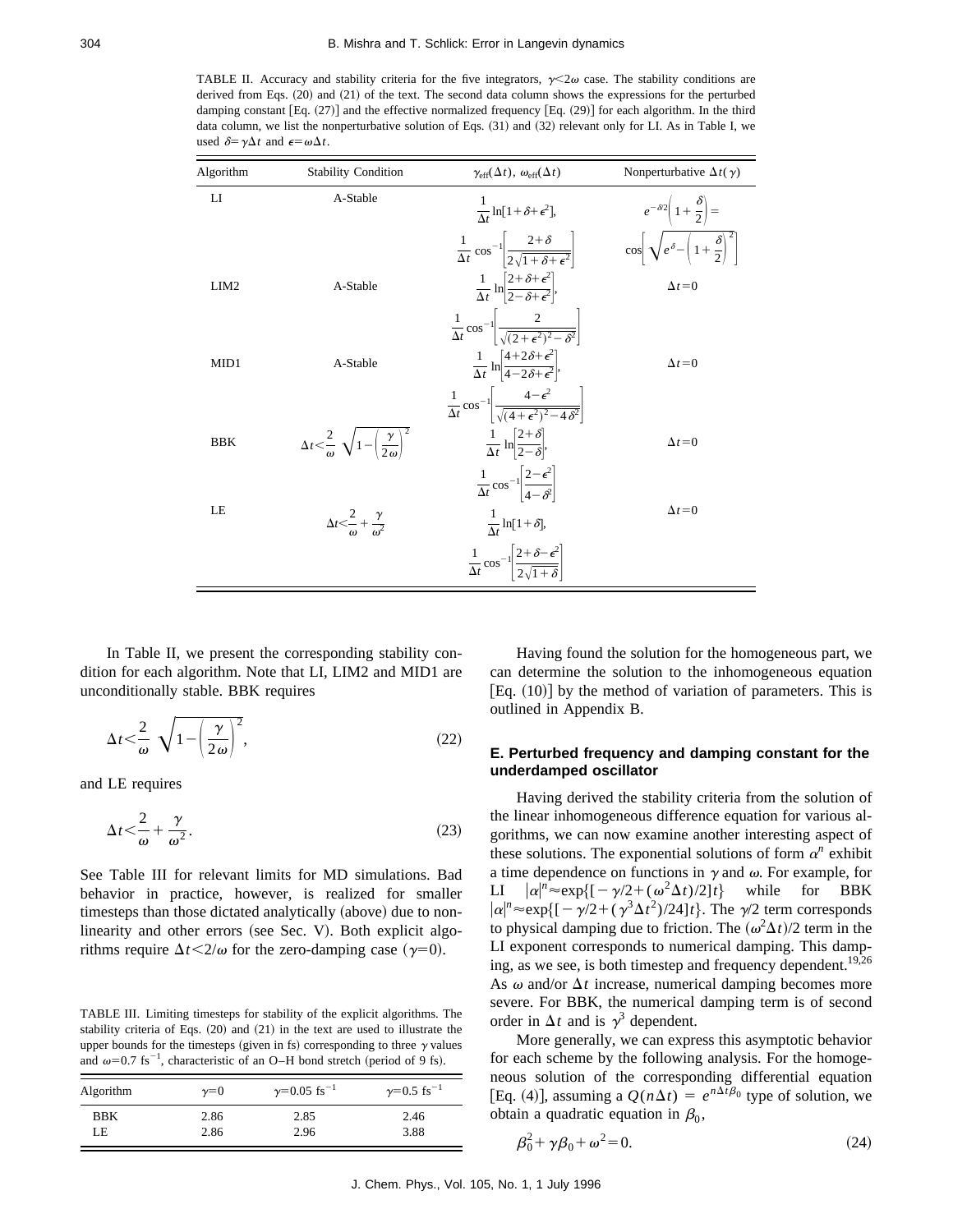Solutions (at most two distinct roots) thus correspond to the following:

$$
\beta_{0\pm} = \frac{-\gamma}{2} \pm \sqrt{\frac{\gamma^2}{4} - \omega^2}.
$$

Note that the special case  $\gamma=0$  yields  $\beta_0=\pm i\omega$ .

The solution to the inhomogeneous equation [Eq.  $(4)$ ] can be found similarly as for discrete equations. We write the solution in terms of the coordinate and velocity,  $V(t)$ , at  $t=0$ :

$$
Q(n\Delta t) = \left(\frac{\beta_{0+}e^{\beta_{0-}t} - \beta_{0-}e^{\beta_{0+}t}}{\beta_{0+} - \beta_{0-}}\right)Q(0) + \left(\frac{e^{\beta_{0+}t} - e^{\beta_{0-}t}}{\beta_{0+} - \beta_{0-}}\right)V(0) + \int_{0}^{n\Delta t} d\tau \left(\frac{e^{\beta_{0+} \tau} - e^{\beta_{0-} \tau}}{\beta_{0+} - \beta_{0-}}\right)F(n\Delta - \tau). \tag{25}
$$

Since the difference-equation solution,  $Q<sup>n</sup>$ , converges to the analytic solution,  $Q(n\Delta t)$ , as  $\Delta t \rightarrow 0$ , the following limit holds:

$$
\lim_{\Delta t \to 0} \beta_{\pm}(\Delta t) = \beta_{0\pm} \,. \tag{26}
$$

Thus, our solutions from Eqs. (13) and (14) for  $\beta_R$  and  $\beta$ <sup>*I*</sup> contain the effective values of the damping constant and frequency as a function of the  $\Delta t$ . These are obtained by applying the above limit  $[Eq. (26)]$  to the real and imaginary parts of  $\beta$ . Since the real part of  $\beta_0$  is  $-\gamma/2$ , we have from Eq.  $(18)$ ,

$$
\gamma_{\rm eff}(\Delta t) = 2\beta_R = \frac{1}{\Delta t} \ln \frac{\mu}{\sigma}.
$$
 (27)

Therefore,

$$
\lim_{\Delta t \to 0} \gamma_{\text{eff}}(\Delta t) = \gamma. \tag{28}
$$

From the imaginary part of  $\beta$  [Eq. (19)],  $\text{Im}(\beta_0) = \frac{1}{2}(4\omega^2 - \gamma^2)^{1/2}$ , we have

$$
\omega_{\text{eff}}(\Delta t) = \beta_I = \frac{1}{\Delta t} \cos^{-1} \left[ \frac{-\nu}{2\sqrt{\mu \sigma}} \right],\tag{29}
$$

so

$$
\lim_{\Delta t \to 0} \omega_{\text{eff}}(\Delta t) = \frac{1}{2} \sqrt{4 \omega^2 - \gamma^2}.
$$
 (30)

We refer to the functions  $\gamma_{\text{eff}}$  and  $\omega_{\text{eff}}$  defined above as the *effective damping constant* and the *effective frequency* of the difference-equation solution, respectively. For a discussion of  $\omega_{\text{eff}}$  for the implicit-midpoint scheme, for example, see Ref. 23. These expressions for each algorithm are given in Table II and illustrated in Figs.  $1$  and  $2$  (discussed below).

Interestingly, all the algorithms exhibit a perturbed friction. For the implicit algorithms, the numerical damping is frequency dependent, whereas for explicit methods, it is not. In LI, numerical damping exists even when  $\gamma=0$  (that is why the method has been proposed only for the Langevin model<sup>21</sup>), but for large  $\gamma$  numerical damping increases only logarithmically.

An intriguing question immediately arises from the above findings. Is it possible for the effective frequency and the effective damping constant to be equal to their associated asymptotic (true) values at some nonzero  $\Delta t$ ? This is pos-



FIG. 1. Products of the effective frequency (a) and damping coefficient (b) with the timestep for a harmonic oscillator of frequency  $\omega$ =0.7 fs<sup>-1</sup> and damping coefficient  $\gamma=0.05$  fs<sup>-1</sup> for the five schemes. The frequency used here corresponds approximately to an O–H stretch (period of 9.0 fs). The formulas for  $\omega_{\text{eff}}$ and  $\gamma_{\text{eff}}$  given in Eqs. (27) and (29), respectively.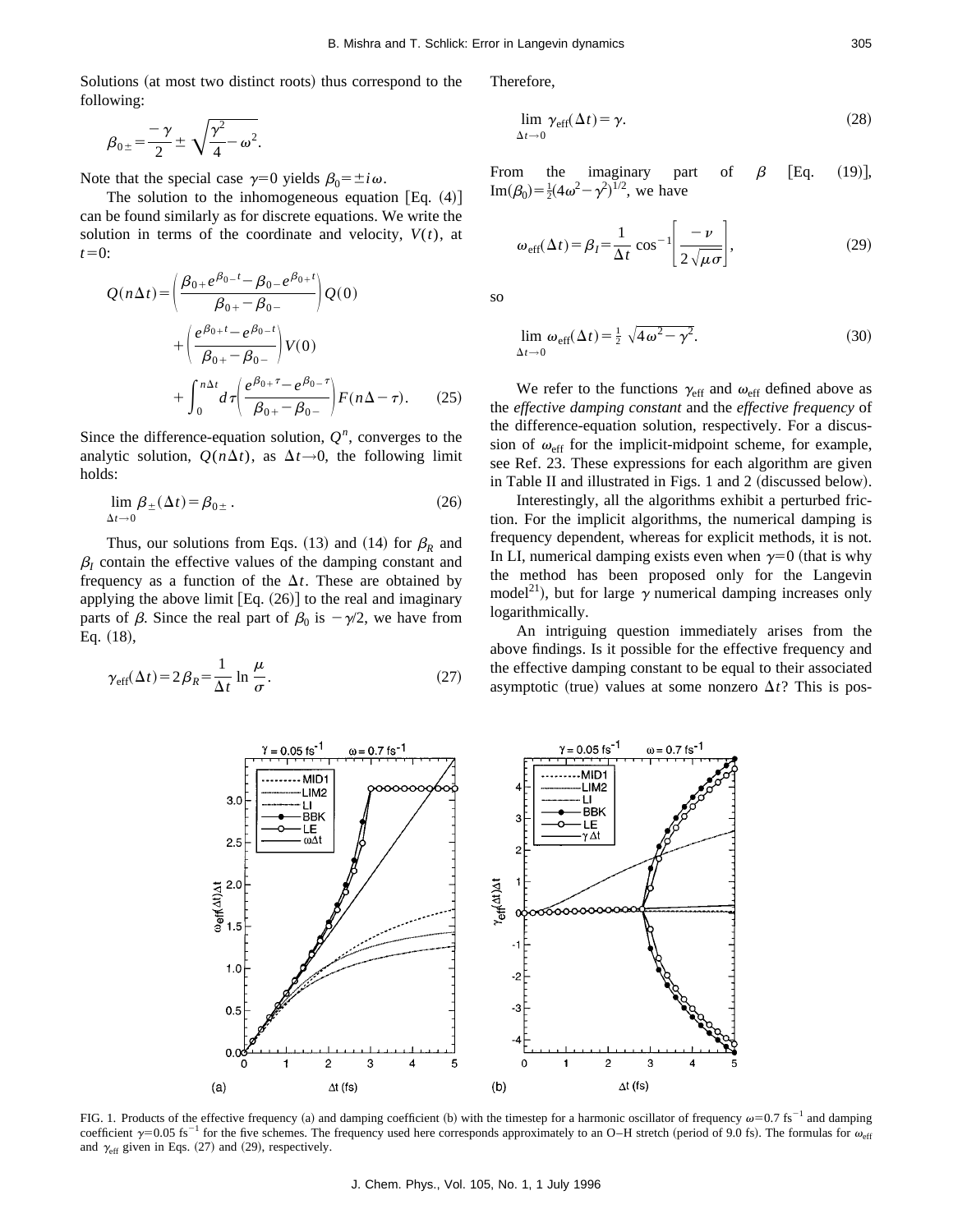

FIG. 2. Products of the effective frequency (a),(b) and damping coefficient (c),(d) with the timestep for a harmonic oscillator of frequency  $\omega$ =0.7 fs<sup>-1</sup> and damping coefficient  $\gamma=0.5$  fs<sup>-1</sup> for the five schemes. See Fig. 1 caption. The explicit and implicit algorithms are shown separately for clarity. Note the different scales used and the more complex behavior of the explicit algorithms in comparison to a smaller  $\gamma$  (Fig. 1).

sible if there exists  $\Delta t > 0$  for which both of the following equations in  $\omega$ ,  $\gamma$ , and,  $\Delta t$  are satisfied for the algorithmdependent  $\gamma_{\text{eff}}$  and  $\omega_{\text{eff}}$  expressions:

$$
\gamma_{\rm eff}(\Delta t) - \gamma = 0,\tag{31}
$$

$$
\omega_{\text{eff}}(\Delta t) - \frac{1}{2} \sqrt{4\omega^2 - \gamma^2} = 0. \tag{32}
$$

From the above two equations, we can eliminate  $\omega$  to get a relation between  $\Delta t$  and  $\gamma$ , which may have zeros at values of  $\Delta t$  other than zero. If such nonzero solutions exist, then given a value of  $\gamma$ , we can choose a certain timestep  $\Delta t$  so that the algorithm will exhibit neither numerical damping nor perturbation of frequency! Indeed, the frequency perturbation is a serious artifact since it can lead to resonance,  $2<sup>3</sup>$  and the numerical damping alters the overall motion of a system, even for a large biomolecule with an enormous range of vibrational modes.<sup>29</sup>

In the case of LI, from Eq.  $(31)$ , Eq.  $(27)$ , and Table I, we write

$$
\mu = e^{\gamma \Delta t} \sigma,
$$

or (since  $\sigma=1$ )

$$
1 + \gamma \Delta t + (\omega \Delta t)^2 = e^{\gamma \Delta t}.
$$

This relation implies

$$
\omega \Delta t = \sqrt{e^{\gamma \Delta t} - (1 + \gamma \Delta t)}.
$$
\n(33)

Combining Eq.  $(29)$  with Eq.  $(32)$  yields

$$
\frac{1}{\Delta t} \cos^{-1} \left[ \frac{-\nu}{2\sqrt{\mu \sigma}} \right] = \frac{1}{2} \sqrt{4\omega^2 - \gamma^2}
$$

or

$$
\cos\left[\frac{1}{2}\sqrt{4(\omega\Delta t)^2-(\gamma\Delta t)^2}\right] = \frac{-\nu}{2\sqrt{\mu\sigma}}.
$$

We now use the expression for  $(\omega \Delta t)^2$  above and the expression for  $\mu$ ,  $\sigma$ , and  $\nu$  (Table I) to obtain the final relation:

$$
\cos\sqrt{e^{\gamma\Delta t} - \left[1 + \frac{\gamma\Delta t}{2}\right]^2} = e^{-(\gamma\Delta t)/2} \left[1 + \frac{\gamma\Delta t}{2}\right].\tag{34}
$$

Thus, Eqs.  $(33)$  and  $(34)$  are satisfied by infinitely many  $\{\omega \Delta t, \gamma \Delta t\}$  pairs. In Table IV, we show the first few pairs.

TABLE IV. Nonperturbative timesteps for LI. The first few  $\{\omega \Delta t, \gamma \Delta t\}$ pairs are listed as solutions to the Eqs.  $(33)$  and  $(34)$ .

| $\omega \Delta t$ | $\gamma \Delta t$ |
|-------------------|-------------------|
| 5.496 53          | 3.548 476         |
| 11.560 42         | 4.938 652         |
| 14.132.42         | 5.328 136         |
| 17.733.73         | 5.772 243         |
| 20.449 01         | 6.052 594         |
| 23.94871          | 6.364 588         |
| 26.746.55         | 6.583 356         |
| 30.184.59         | 6.823 213         |
| 33.036 61         | 7.002 538         |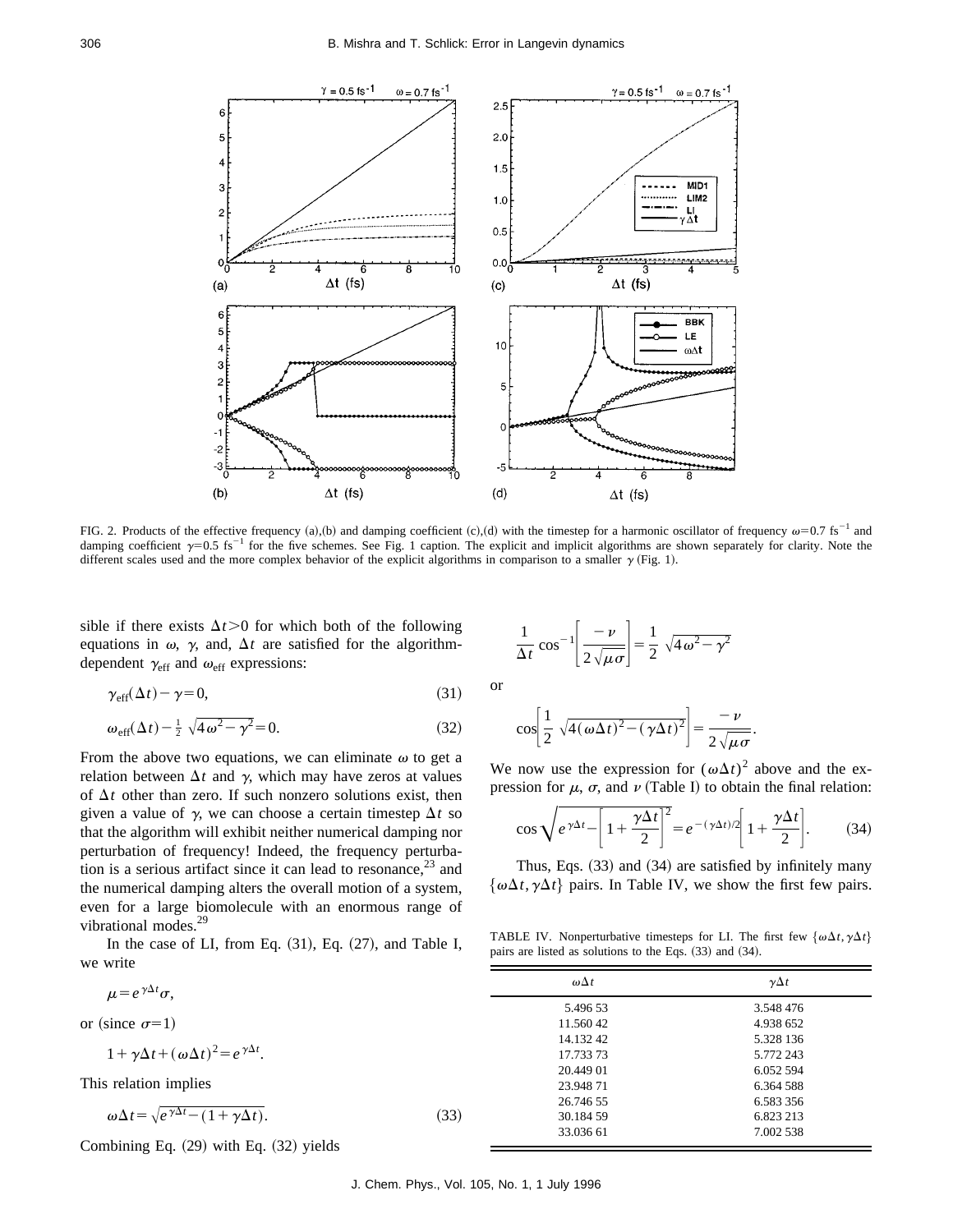Similar manipulations can be performed for MID1 and LIM2. It turns out, however, that for these algorithms the cosine function becomes hyperbolic for nonnegative values of  $\Delta t$ , implying no solutions for nonzero  $\Delta t$ . For BBK and LE, the first equation does not contain  $\omega$ , so for these algorithms the derivation is not possible. Thus, there are nonzero solutions only in the case of LI.

To implement this idea of nondamping, nonperturbative timesteps for LI, one would use a known  $\omega$  to get  $\Delta t$ , from which  $\gamma$  would be specified. However, this approach cannot be used for a system with more than one frequency, and even for a single-frequency system  $\gamma$  turns out to be rather large. In order to overcome these difficulties in performing nonperturbative simulations with LI, we devise a different approach in the next subsection which, in principle, can be applied for all timesteps and damping constants.

## **F. Delay-function approach to LI**

The artificial damping and frequency-perturbation of LI can be removed, at least in the case of coupled harmonic oscillators, by introducing a linear function  $\Psi$  into the LI discretization [see Eq. (5) with  $M^{-1}g_E(x) = Ax$ ]:

$$
\frac{x^{n+1} - 2x^n + x^{n-1}}{\Delta t^2} + \gamma \frac{x^{n+1} - x^n}{\Delta t} + Ax^{n+1} + \Psi(x^n, x^{n-1})
$$
  
=  $M^{-1}r^n$ . (35)

Here, the delay function

$$
\Psi(x^n, x^{n-1}) = Px^n + Qx^{n-1}
$$
\n(36)

is expressed in terms of symmetric matrices *A*, *P*, and *Q*. As done earlier, we recast the above equation in the general form

$$
\mu x^{n+1} + \nu x^n + \sigma x^{n-1} = M^{-1} r^n, \tag{37}
$$

with

$$
\mu = 1 + \gamma \Delta t + \Delta t^2 A,
$$
  
\n
$$
\nu = -(2 + \gamma \Delta t - \Delta t^2 P),
$$
  
\n
$$
\sigma = 1 + \Delta t^2 Q.
$$
\n(38)

If we impose the following two conditions on  $\mu$ ,  $\nu$ , and  $\sigma$ .

$$
\gamma_{\rm eff}(\Delta t) = \gamma,
$$

and

$$
\omega_{\text{eff}}(\Delta t) = \frac{1}{2} \sqrt{4 \omega^2 - \gamma^2},
$$

using Eqs.  $(27)$  and  $(29)$ , the forms of *P* and *Q* are obtained:

$$
P = \frac{1}{\Delta t^2} \left[ 2I + \gamma \Delta t I - 2 \exp\left(\frac{-\gamma \Delta t}{2}\right) \right]
$$
  
 
$$
\times \cos\left(\Delta t \left[A - \frac{\gamma^2}{4}\right]^{1/2}\right) (I + \gamma \Delta t I + \Delta t^2 A) \Bigg],
$$
  
\n
$$
Q = \frac{1}{\Delta t^2} \left[ \exp(-\gamma \Delta t) (I + \gamma \Delta t I + \Delta t^2 A) - I \right].
$$
\n(39)

For molecular dynamics using the Backward-Euler method  $(\gamma=0$  in LI), the above equations can be simplified considerably. If one further imposes nondamping condition with frequency correction up to order  $\Delta t^3$  only, the delay function is simply

$$
\Psi = -A(x^n - x^{n-1}).
$$
\n(40)

This procedure can intuitively be interpreted as an addition of energy to the system at each timestep. To test this idea, we performed MD simulations with LI using Eqs.  $(35)$ ,  $(36)$ , and  $(40)$  on a system of 50 coupled harmonic chains, each made of four carbon atoms. This type of system is chosen to improve statistics, which are poor for a small molecular model. Each oscillator is assigned four frequencies: 0,  $2 \sin(\pi/8)$ , and  $2 \sin(\pi/4)$ , and  $2 \sin(3\pi/8)$ , and we set  $\Delta t$  to 0.2. The results are compared to those from the velocity-Verlet scheme in Fig. 3. From the total and kinetic energy plots generated by the two schemes, we see that the delay-function method conserves energy very well. The fluctuation in total energy in the case of MD is larger with LI. This may be due to the symplecticness of Verlet as opposed to the LI variant above and also because the velocity in Verlet scheme is correct to a higher order, in comparison with LI. The overall agreement between the two methods is satisfactory for the kinetic energy as well. Without the  $\Psi$  addition, the LI energy would be much lower, especially in the  $\gamma=0$  case, where the energy would decay to zero rapidly with time.

In the nonzero  $\gamma$  case, formulation of  $\Psi$  is more difficult, requiring higher order corrections in frequencies to avoid instability. The extent of correction in *P* can be determined from the following matrix inequality:

$$
\Delta t^2 P \le [(2 + \gamma \Delta t) - 2e^{-(\gamma \Delta t)/2} (1 + \gamma \Delta t)]I. \tag{41}
$$

However, in energetic terms, the Backward-Euler scheme above with simple  $\Psi$  structure [Eq. (40)] appears to be a viable approach. Indeed, it is possible to generalize this method to a general nonlinear potential in a straightforward way: replace the term *Ax* by  $M^{-1}g_E(x)$  in the above derivations. The resulting solution to the implicit difference equation can be found by transforming the nonlinear equation into a local optimization problem, $21$  as done for LI. However, fluctuations in energy might be large if the eigenstructure changes rapidly. Preliminary experiments on the nucleic acid component deoxycytidine suggest that the fluctuations are quite large in practice, and that the delayfunction method requires some modifications. Such applications of the delay function and suitable variations for nonlinear potentials are in progress.

#### **G. Illustration of the five schemes**

In Figs. 1 and 2, we illustrate the expected behavior of the five integration algorithms analyzed here with respect to the effective frequency and the effective damping constant. In Fig. 1, we show for two sets of  $\gamma$  and  $\omega$  the products  $\omega_{\text{eff}}\Delta t$  and  $\gamma_{\text{eff}}\Delta t$ , where  $\omega_{\text{eff}}$  and  $\gamma_{\text{eff}}$  are defined by Eqs.  $(27)$  and  $(29)$ , respectively, and expressed in Table II. To make the illustrations relevant to MD simulations, we show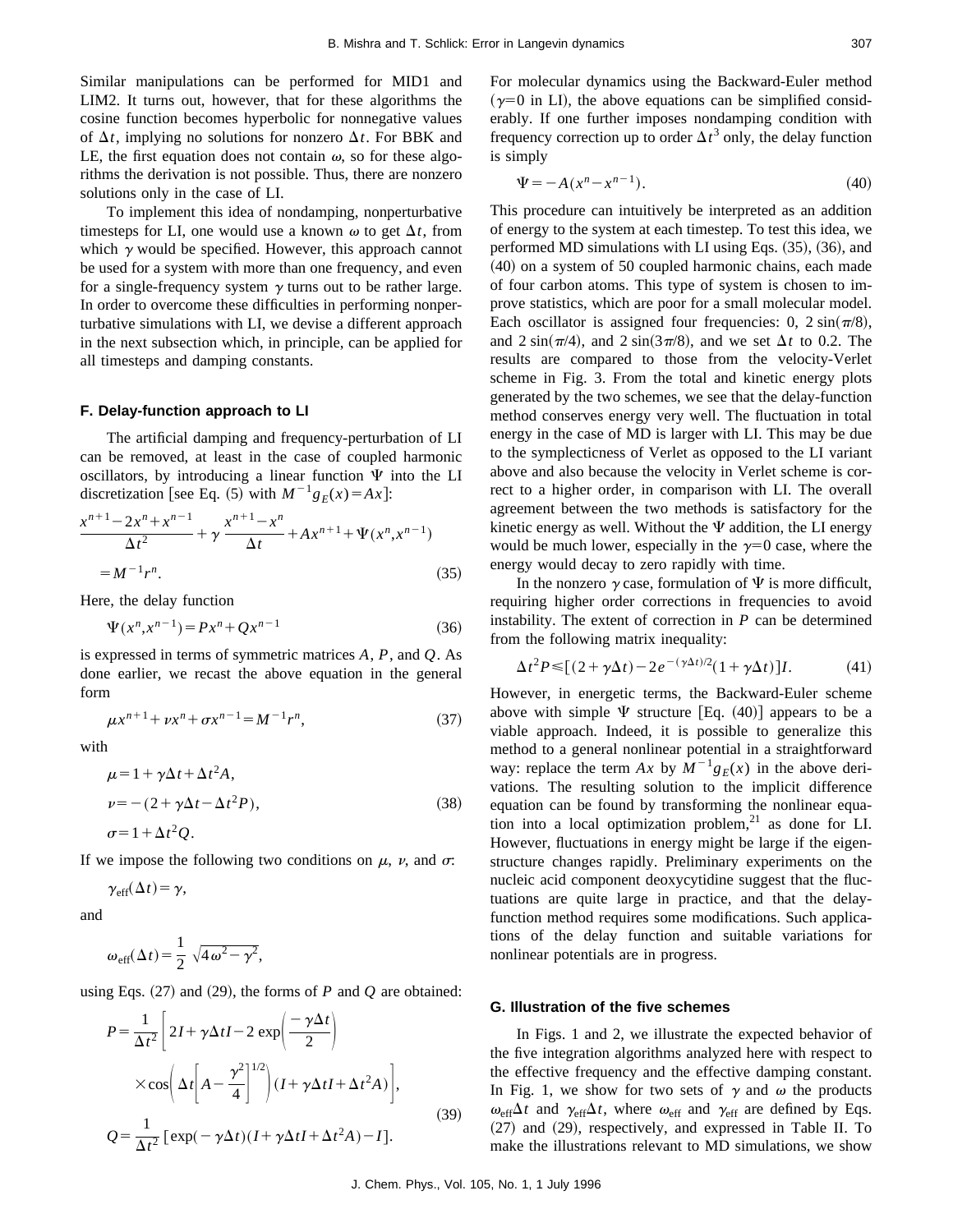

FIG. 3. MD simulations of a molecular model composed of 50 four-carbon systems using the backward-Euler scheme with the delay-function modification (LI with  $\gamma=0$ ) (a) and velocity-Verlet schemes (b). The timestep used is 0.2, and the four frequencies assigned to each four-atom system are: 0, 0.76, 1.41, and 1.85. The lower curve shows the kinetic energy, and the upper curve gives the total energy (see Sec. II F for details).

the timestep in units of femtoseconds  $(1 \text{ fs} = 10^{-15} \text{ s})$  and choose  $\omega$  [in Eq. (4)] to correspond to the fastest oscillation present in biomolecular system, such as an O–H stretch. This vibrational mode has a characteristic period of 9 fs, which corresponds to  $\omega=(2\pi)/T=0.7$  fs<sup>-1</sup>. For the damping constant  $\gamma$  [Eq. (4)] we use two values: 0.05 fs<sup>-1</sup> (Fig. 1), a typical setting in all-atom Langevin simulations, and  $\gamma=0.5$  $fs^{-1}$  (Fig. 2), closer to the diffusive (i.e., random-force driven) regime. Note that for the former case, the critical damping for the oscillator is at  $\gamma=2\omega=1.4$  fs<sup>-1</sup>.

From Fig. 1, we see that all algorithms give good agreement with  $\omega \Delta t$  (straight line) but depart from the expected value at larger timesteps. The implicit algorithms (dashed and dotted line patterns) produce a smaller value for larger timesteps, and the explicit schemes (circles) give larger values within the stability region (Table II). There is a limit associated with each algorithm. For the effective frequency, we see that

$$
\lim_{\Delta t \to \infty} \omega_{\text{eff}}(\Delta t) \Delta t = \cos^{-1} \frac{\gamma}{2 \omega} \quad \text{for LI},
$$
  

$$
= \frac{\pi}{2} \quad \text{for LIM2},
$$
  

$$
= \pi \quad \text{for MID1},
$$
  

$$
= \pm \pi \quad \text{for BBK},
$$
  

$$
= \pm \pi \quad \text{for LE}. \tag{42}
$$

In particular, this behavior implies a troubling scenario for biomolecules since many disparate frequencies may be mapped onto one effective frequency at large discretization steps. In case of LI, this can happen only when  $\gamma=0$  (a case when LI is not relevant).

Note also that the  $\pi$  limit for MID1 might explain the third-order resonance of the implicit-midpoint scheme.<sup>23</sup> A scheme like LIM2 or possibly another symplectic algorithm<sup>30</sup> might overcome this order of resonance [Mandziuk, Schlick, Skeel, and Srinivas (unpublished)].

With respect to the product  $\gamma_{\text{eff}}\Delta t$ , we see again better agreement at small timesteps. However, while LIM2 and MID1 reproduce  $\gamma \Delta t$  closely for  $\Delta t$  < 1.0 fs, LI diverges very rapidly with increasing  $\Delta t$  and exhibits a different trend. In particular, the first-order Euler algorithms (both implicit and explicit) show no finite upper bound for  $\gamma_{\text{eff}}(\Delta t)\Delta t$ , but the others have a zero limit:

$$
\lim_{\Delta t \to \infty} \gamma_{\text{eff}}(\Delta t) \Delta t = \infty \quad \text{for LI and LE},
$$
  
= 0 for LIM2, MID1, and BBK. (43)

The behavior for the explicit algorithms is more complex and appreciated by comparing the two  $\gamma$  cases in Figs. 1 and 2. For larger  $\gamma$ , the bifurcation of the product curves at certain values of timesteps is particularly evident. For the  $\gamma$  and  $\omega$  chosen here (underdamped case) for Fig. 1, the timestep limits for stability are  $\Delta t$  < 2.85 fs for BBK and  $\Delta t$  < 2.96 fs for LE. For Fig. 2 (larger  $\gamma$ ), the corresponding limits are 2.46 and 3.88 fs. It is evident that for the underdamped case, the upper bound decreases with increasing  $\gamma$  for BBK whereas for LE, it increases (see also Table III). We see from the figure that there are two branches for  $\omega_{\text{eff}}\Delta t$  for both BBK and LE at all timesteps and that one of them matches the expected value at small timesteps. BBK diverges from this product at smaller timesteps (e.g.,  $\Delta t=2$  fs as opposed to  $4$  fs for LE).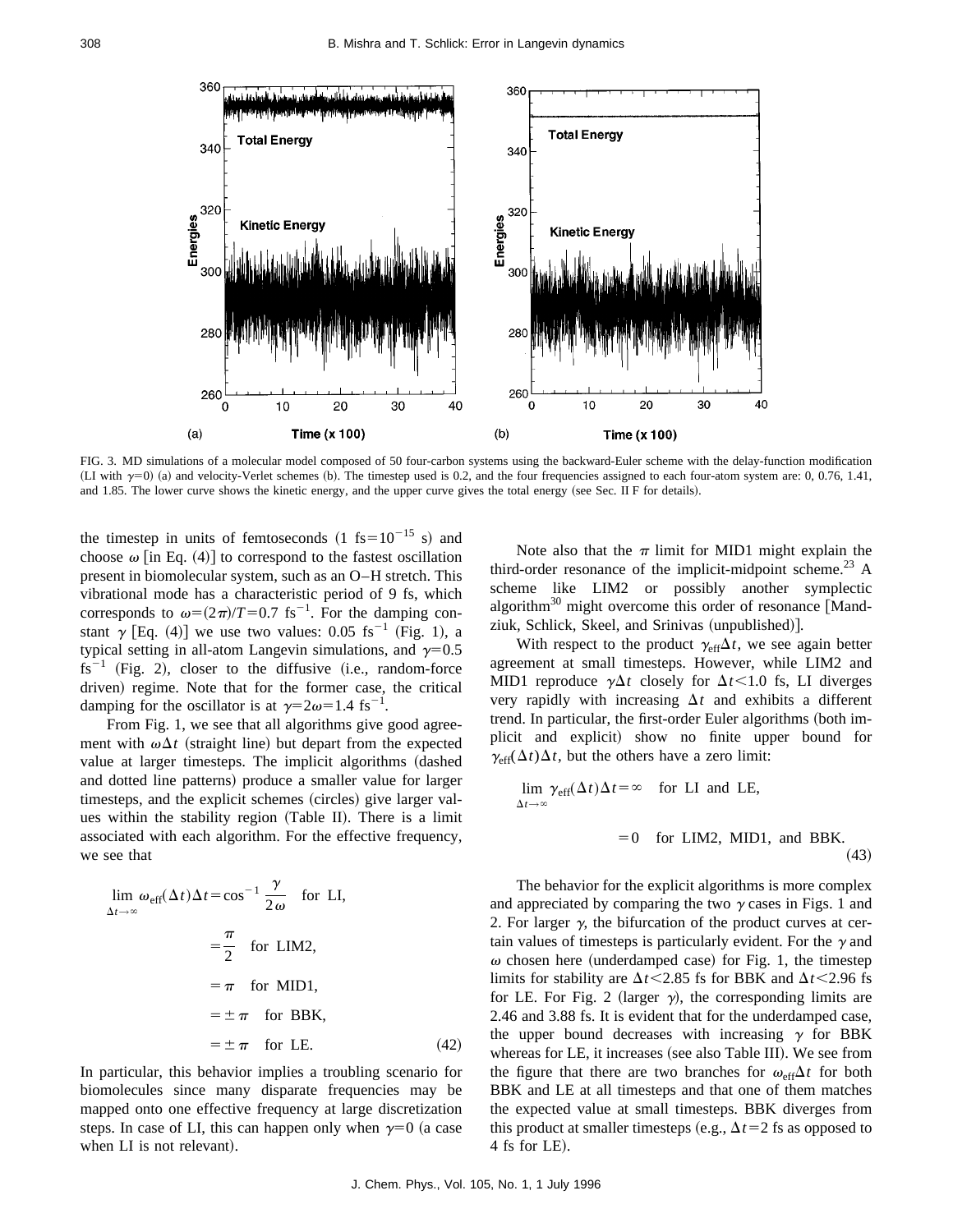# **III. THE FRAMEWORK FOR STATIONARY CALCULATIONS: EXPECTED KINETIC AND POTENTIAL ENERGIES AND CROSS CORRELATION FUNCTIONS**

Though valuable for many kinetic aspects, MD simulations can also be used to obtain thermodynamic averages from the generated configurational ensembles. Certainly, the integrator will affect dynamic properties of the system; for example, we have shown that the effective friction and frequency depart from the theoretical values at finite timesteps. But what about stationary properties? How will the integrator affect mean kinetic and potential energies, for example? How will those expected quantities depend on the model parameters  $(\gamma,\omega)$  and the timestep? To examine these mean values, we develop in this section the necessary mathematical tools to answer those questions, and additional ones, such as expected cross correlation functions. The latter can be used, for example, to compute the expected translational diffusion constants and other physical properties of interest (next section).

According to classical statistical mechanics, equipartition among all vibrational modes is assumed at thermal equilibrium. Although valid only for quadratic Hamiltonians, the equipartition theorem gives a general reference for the distribution of energy among all vibrational modes. Clearly, the governing Newtonian equations are classical, but quantum effects may be important in many cases for biomolecules, certainly for processes involving electronic rearrangements. The stationary approximation computed below can thus be compared to the expected energies according to classical mechanics.

We now define what we mean by a statistically stationary process.<sup>31</sup> A real process  $[x(t)]$  is a *statistically stationary process* in the wide sense if the following two conditions hold:

 $(i) \langle x(t) \rangle$ =constant,

(ii) 
$$
\langle [x(t+\tau) - \langle x(t+\tau) \rangle][x(t) - \langle x(t) \rangle] \rangle = f(\tau)
$$
 only.

Using condition (i), we can simplify the expression in the left hand-side of (ii), since  $\langle x(t+\tau) \rangle = \langle x(t) \rangle$ , to obtain

$$
\langle [x(t+\tau) - \langle x(t+\tau) \rangle][x(t) - \langle x(t) \rangle] \rangle
$$
  
=  $\langle x(t+\tau)x(t) \rangle - \langle x(t+\tau)\langle x \rangle \rangle - \langle x(x(t+\tau)) \rangle + \langle x \rangle^2$   
=  $\langle x(t+\tau)x(t) \rangle - 2\langle x \rangle^2 + \langle x \rangle^2 = \langle x(t+\tau)x(t) \rangle - \langle x \rangle^2$ .

Therefore, the autocorrelation function  $\langle x(t+\tau)x(t) \rangle$  depends on  $\tau$  only; this implies that the first two moments are invariant with respect to translation on the time axis ("second order stationarity''). In particular,  $\langle x(t+\tau)x(t) \rangle$  is symmetric with respect to time.

Assuming that the discretized equation  $[Eq. (10)]$  governs a statistically stationary process, we now proceed to derive useful expressions for the mean average energies and cross correlation functions. We first restrict ourselves to the algorithms that describe a coordinate propagation only; MID1, which involves a dependent velocity propagation, is treated separately in Appendix A.

$$
\mu \langle Q^+ Q \rangle + \nu \langle Q^2 \rangle + \sigma \langle Q^+ Q \rangle = 0, \tag{44}
$$

$$
\mu \langle Q^+ Q^- \rangle + \nu \langle Q^+ Q \rangle + \sigma \langle Q^2 \rangle = 0. \tag{45}
$$

Note here that we have used the stationarity assumption to write

$$
\langle Q^n Q^n \rangle = \langle Q^2 \rangle,
$$
  
\n
$$
\langle Q^{n+1} Q^n \rangle = \langle Q^n Q^{n-1} \rangle = \langle Q^+ Q \rangle,
$$
  
\n
$$
\langle Q^{n+1} Q^{n-1} \rangle = \langle Q^+ Q^- \rangle.
$$

We have three unknown quantities in Eqs.  $(44)$  and  $(45)$ :  $\langle Q^+Q^-\rangle$ ,  $\langle Q^2\rangle$ , and  $\langle Q^+Q\rangle$ . To obtain a third relationship among those quantities, we square Eq.  $(10)$  to arrive at the relation

$$
(\mu^2 + \nu^2 + \sigma^2) \langle Q^2 \rangle + 2 \nu (\mu + \sigma) \langle Q^+ Q \rangle + 2 \mu \sigma \langle Q^+ Q^- \rangle
$$
  
=  $\Delta t^4 \langle F^2 \rangle$ . (46)

Solution to the above system of equations [Eqs.  $(44)$ ,  $(45)$ , and  $(46)$ ] leads to

$$
\langle Q^2 \rangle = \frac{\Delta t^4 \langle F^2 \rangle (\mu + \sigma)}{(\mu - \sigma)(\mu + \sigma - \nu)(\mu + \sigma + \nu)},\tag{47}
$$

$$
\langle Q^+Q \rangle = -\frac{\nu}{(\mu+\sigma)} \langle Q^2 \rangle, \tag{48}
$$

$$
\langle Q^+Q^-\rangle = \frac{\left[\nu^2-\sigma(\mu+\sigma)\right]}{\mu(\mu+\sigma)}\langle Q^2\rangle.
$$
 (49)

The value of  $\langle F^2 \rangle$  above is known:  $\langle F^2 \rangle = 2 \gamma k_B T / \Delta t$ .

Many important quantities can now be computed from these expressions for each discretization scheme. For example, once  $\langle Q^2 \rangle$  is computed according to Eq. (47) from the corresponding  $\{\mu,\nu,\sigma\}$  triplet (Table I), the expected potential energy for each mode can be obtained from the expression

$$
\langle E_{\text{pot}} \rangle = \frac{1}{2} \omega^2 \langle Q^2 \rangle. \tag{50}
$$

For the system of coupled harmonic oscillators, the mean total energy is obtained as a sum over all mean energies for each mode  $j$  [see Eq.  $(4)$ ]. According to classical mechanics,  $\langle E_{pot} \rangle$  for each mode should be equal to  $\frac{1}{2}k_B T$ . Table V shows in the first data column the resulting expressions in  $k_B T$  units for the potential energy. Note that when  $\gamma=0$ , all potential energies converge to  $\frac{1}{2}k_B T$ , as expected, as  $\Delta t \rightarrow 0$ (see also middle data column in Table VI, which shows various limiting cases). Note also that the  $\langle E_{\text{pot}}\rangle$  values for LIM2 and BBK are  $\gamma$  independent while the others are not (see also first data column in Table VI). Thus, only these two algorithms give the desired result for the Langevin equation. This is because  $\gamma$  describes the strength at which the system is coupled to the heat bath. Whatever the value of  $\gamma$  is, it should not affect the equilibrium reached, only the rate at which equilibrium is attained. For MID1, for example, the larger the  $\gamma$  the lower the mean potential energy.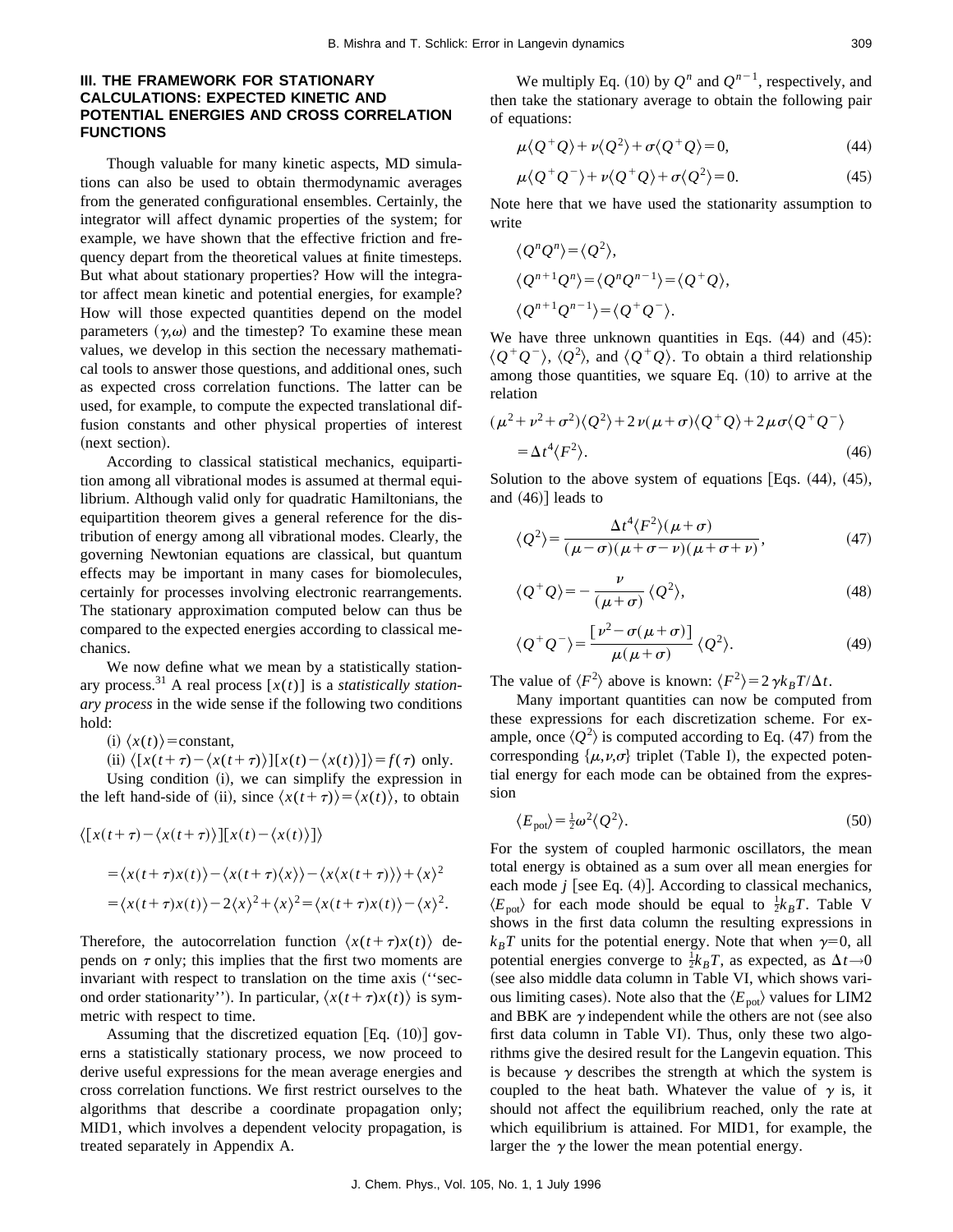TABLE V. Stationary values of the potential, kinetic, and the total energy. Energies are given in  $k_B T$  units. See Eqs.  $(50)$  and  $(51)$  with Eqs.  $(47)$ ,  $(48)$ , and  $(49)$  of the text. See Tables I and VI for further information.

| Algorithm        | $\langle E_{\rm pot} \rangle$                          | $\langle E_{\rm kin} \rangle$                     | $\langle E_{\rm tot} \rangle$                                                                      |
|------------------|--------------------------------------------------------|---------------------------------------------------|----------------------------------------------------------------------------------------------------|
| LI               | $\delta(2+\delta+\epsilon^2)$                          | $2\delta$                                         | $\delta(4+\delta+\epsilon^2)$                                                                      |
|                  | $\overline{(\delta+\epsilon^2)(4+2\delta+\epsilon^2)}$ | $(\delta + \epsilon^2)(4 + 2\delta + \epsilon^2)$ | $\overline{(\delta+\epsilon^2)(4+2\delta+\epsilon^2)}$                                             |
| LIM <sub>2</sub> | $2+\epsilon^2$<br>$\overline{4+\epsilon^2}$            | $\sqrt{2+\delta+\epsilon^2}$                      | $2+\epsilon^2$<br>$\blacksquare$ 1<br>$\overline{4+\epsilon^2}$ + $\overline{2+\delta+\epsilon^2}$ |
| MID1             | $8+2\epsilon^2$                                        | $2(4+4\delta+\delta^2+\epsilon^2)$                | $2(8+4\delta+\delta^2+2\epsilon^2)$                                                                |
|                  | $\sqrt{(4+2\delta+\epsilon^2)^2}$                      | $(4+2\delta+\epsilon^2)^2$                        | $(4+2\delta+\epsilon^2)^2$                                                                         |
| <b>BBK</b>       | 2<br>$\overline{4-\epsilon^2}$                         | $2+\delta$                                        | 2<br>$\overline{1}$<br>$\overline{4-\epsilon^2}$ + $\overline{2+\delta}$                           |
| LE               | $2+\delta$                                             | 2                                                 | $4+\delta$                                                                                         |
|                  | $\sqrt{4+2\delta-\epsilon^2}$                          | $4+2\delta-\epsilon^2$                            | $\sqrt{4+2\delta-\epsilon^2}$                                                                      |

To derive the expected kinetic energy for each algorithm, we use the difference formula for the velocity of each algorithm in terms of the positions  $Q^{n+1}$ ,  $Q^n$ , and  $Q^{n-1}$  (as defined by  $\dot{Q}$  in Table I). We then obtain expressions for  $\langle V^2 \rangle$  in terms of  $\langle Q^2 \rangle$ ,  $\langle Q^+Q \rangle$ , and  $\langle Q^+Q^- \rangle$  and calculate the corresponding energy from the expression:

$$
\langle E_{\rm kin} \rangle = \frac{1}{2} \langle V^2 \rangle. \tag{51}
$$

For LI and LE,  $V^n = (Q^n - Q^{n-1})/\Delta t$ , and we obtain

TABLE VI. Limiting cases of the stationary potential and kinetic energy. Energies are given in  $k_B T$  units. See Table V caption. "NR" denotes not relevant (in a strict sense, the stability breaks down for explicit schemes).

|                  | $\langle E_{\rm pot} \rangle$                                              |                                                                            |                                                  |
|------------------|----------------------------------------------------------------------------|----------------------------------------------------------------------------|--------------------------------------------------|
| Algorithm        | $\gamma \rightarrow 0$                                                     | $\Delta t \rightarrow 0$                                                   | $\Delta t \rightarrow \infty$                    |
| LI               | $\delta(2+\epsilon^2)$<br>$\overline{\epsilon^2(4+\epsilon^2)}$            | $\frac{1}{2}\left[1-\left(\delta+\frac{\epsilon^2}{\delta}\right)\right]$  | $\frac{\delta}{\rho^2}$                          |
| LIM <sub>2</sub> | $2+\epsilon^2$<br>$\overline{4+\epsilon^2}$                                | $rac{1}{2} \left[ 1 + \frac{\epsilon^2}{4} \right]$                        | $\frac{1}{2}\left[1-\frac{2}{\epsilon^2}\right]$ |
| MID1             | $\frac{2}{4+\epsilon^2}\left[1-\frac{4\delta}{4+\epsilon^2}\right]$        | $\frac{1-\delta}{2}$                                                       | $\frac{2}{e^2}$                                  |
| <b>BBK</b>       | $\frac{2}{4-\epsilon^2}$                                                   | $rac{1}{2}\left[1+\frac{\epsilon^2}{2}\right]$                             | <b>NR</b>                                        |
| LE               | $\frac{2}{4-\epsilon^2}\left 1-\frac{2\delta}{4-\epsilon^2}\right $        | $\frac{1}{2}\left 1+\frac{1}{4}(\epsilon^2-\delta^2)\right $               | <b>NR</b>                                        |
|                  |                                                                            | $\langle E_{\rm kin} \rangle$                                              |                                                  |
|                  | $\gamma \rightarrow 0$                                                     | $\Delta t \rightarrow 0$                                                   | $\Delta t \rightarrow \infty$                    |
| LI               | $2\delta$<br>$\overline{\epsilon^2(4+\epsilon^2)}$                         | $\frac{1}{2}\left[1-\left(2\delta+\frac{\epsilon^2}{\delta}\right)\right]$ | $\frac{2\delta}{\epsilon^4}$                     |
| LIM <sub>2</sub> | $\frac{1}{2+\epsilon^2}$                                                   | $rac{1}{2}\left[1-\frac{\delta}{2}\right]$                                 | $\frac{1}{\delta}$                               |
| MID1             | $\frac{2}{4+\epsilon^2}\left[1+\frac{12\delta^2}{(4+\epsilon^2)^2}\right]$ | $\frac{1}{2}\left[1-\frac{\epsilon^2}{4}\right]$                           | $rac{2}{\epsilon^2}$                             |
| <b>BBK</b>       | $rac{1}{2} \left[ 1 - \frac{\delta}{2} \right]$                            | $rac{1}{2} \left[ 1 - \frac{\delta}{2} \right]$                            | <b>NR</b>                                        |
| LE               | $\frac{2}{4-\epsilon^2}\left[1-\frac{2\delta}{4-\epsilon^2}\right]$        | $rac{1}{2}\left[1-\frac{\delta}{2}\right]$                                 | <b>NR</b>                                        |

$$
\langle V^n V^n \rangle = \frac{1}{\Delta t^2} \left\langle (Q^n - Q^{n-1})^2 \right\rangle = \frac{2}{\Delta t^2} \left[ \langle Q^2 \rangle - \langle Q^+ Q \rangle \right]. \tag{52}
$$

For LIM2 and BBK,  $V^n = (Q^{n+1} - Q^{n-1})/2\Delta t$ , leading to

$$
\langle V^n V^n \rangle = \frac{1}{2\Delta t^2} \left[ \langle Q^2 \rangle - \langle Q^+ Q^- \rangle \right]. \tag{53}
$$

The symmetric velocity definition for the second-order algorithms LIM2 and BBK implies a zero cross correlation for the position and velocity:

$$
\langle \mathcal{Q}^n V^n \rangle = \frac{1}{2\Delta t} \langle [\mathcal{Q}^{n+1} - \mathcal{Q}^{n-1}] \mathcal{Q}^n \rangle
$$
  
= 
$$
\frac{1}{2\Delta t} [ \langle \mathcal{Q}^+ \mathcal{Q} \rangle - \langle \mathcal{Q}^+ \mathcal{Q} \rangle ] = 0,
$$

in agreement with exact calculatons. For MID1, since  $V^n$  and  $Q<sup>n</sup>$  are defined interdependently, we must formulate a different linear system and then solve for  $\langle (V^n)^2 \rangle$  and  $\langle Q^n Q^n \rangle$ . Details are collected in Appendix A.

From the values of the expected kinetic energy (Table V), we see again that the energy converges to  $\frac{1}{2}k_B T$  for  $\gamma=0$ as  $\Delta t \rightarrow 0$  for all methods (see also Table VI). The kinetic energy in all cases depends on  $\gamma$  and  $\omega$ , expect for BBK where the kinetic energy depends on  $\gamma$  only (i.e., not on  $\omega$ ).

In Figs. 4–6, we plot the resulting curves for the kinetic, potential, and total energies for the various algorithms for one vibrational mode. Two cases are illustrated:  $\gamma=0$  [Figs. 4, 6(a) and 6(b)] and  $\gamma=0.05$  fs<sup>-1</sup> [Figs. 5, 6(c) and 6(d)].

For these examples, we again use  $\omega=0.7$  fs<sup>-1</sup>, corresponding to the fastest period expected for biomolecules (O–H stretch, around 9 fs). Recall that the timestep limits for stability of both the BBK and LE schemes are 2.857 fs for  $\gamma=0$ ; and 2.855 fs (BBK) and 2.959 fs (LE) for  $\gamma=0.05$  fs<sup>-1</sup>. We plot the energy means for the implicit and explicit algorithms on separate curves to illustrate the patterns of the explicit algorithms; these exhibit large values at certain timesteps and sharp discontinuities and are plotted on different scales. The scale in the abscissa is in  $k_BT$  units.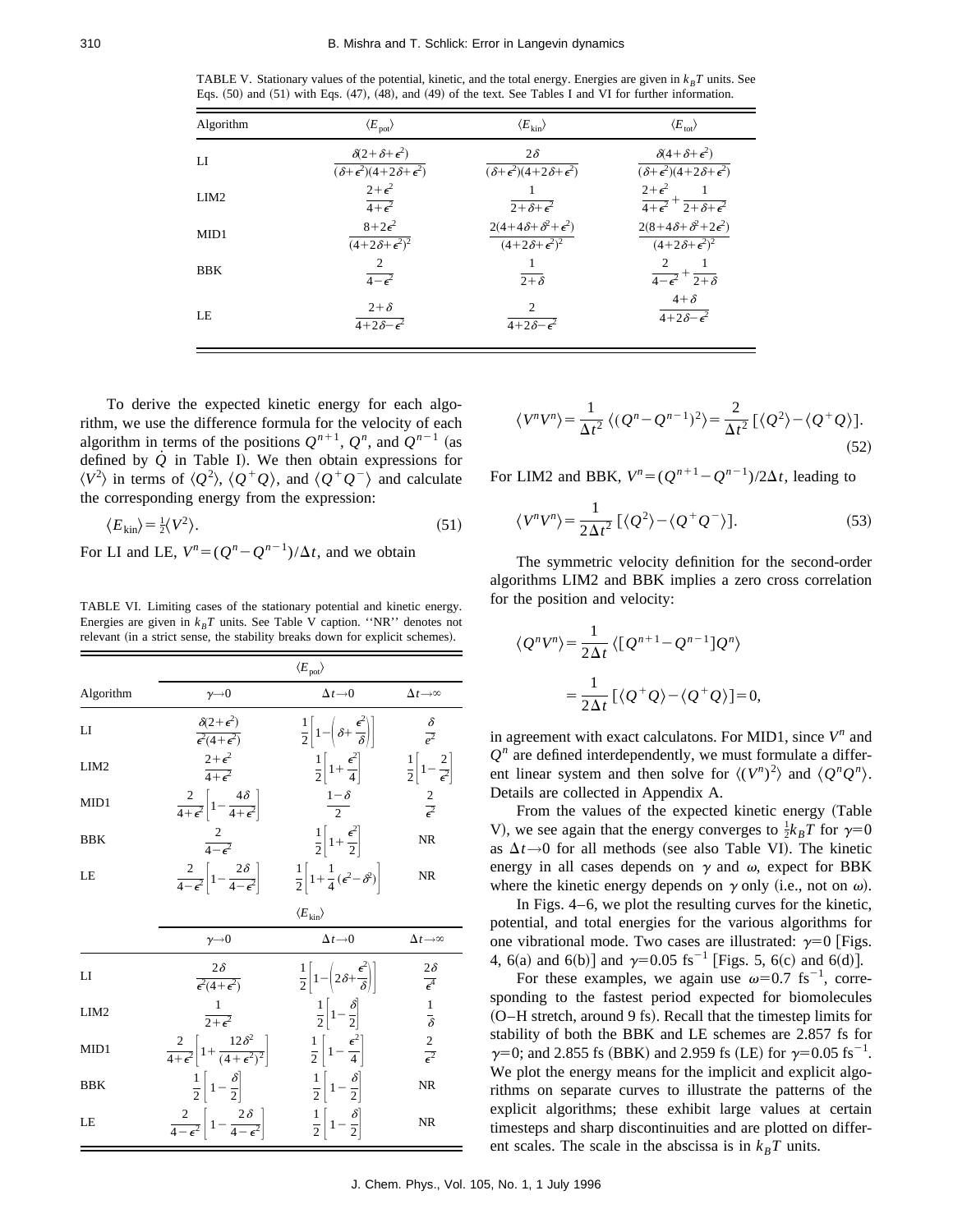

FIG. 4. Stationary kinetic (a),(b) and potential (c),(d) energy components for a harmonic oscillator of frequency  $\omega$ =0.7 fs<sup>-1</sup> and damping coefficient  $\gamma$ =0 for the five schemes. See Eqs.  $(50)$  and  $(51)$  of the text and Table V. The potential energy curves for BBK and LE coincide when  $\gamma=0$ .

We observe from the plots that the potential energy for the explicit algorithms rises sharply from the expected value  $(0.5$  in  $k_BT$  units) with  $\Delta t$ , decreasing very sharply from the point where  $\Delta t$  is roughly one third the period (for  $\gamma=0$ ,  $\langle E_{pot} \rangle$  for BBK and LE is the same). At that timestep, the effective frequency becomes purely imaginary and decreases in magnitude, so the potential energy approaches zero for large timesteps. The kinetic energy for LE exhibits a very



FIG. 5. Stationary kinetic (a),(b) and potential (c),(d) energy components for a harmonic oscillator of frequency  $\omega=0.7$  fs<sup>-1</sup> and damping coefficient  $\gamma=0.05$  $fs^{-1}$  for the five schemes.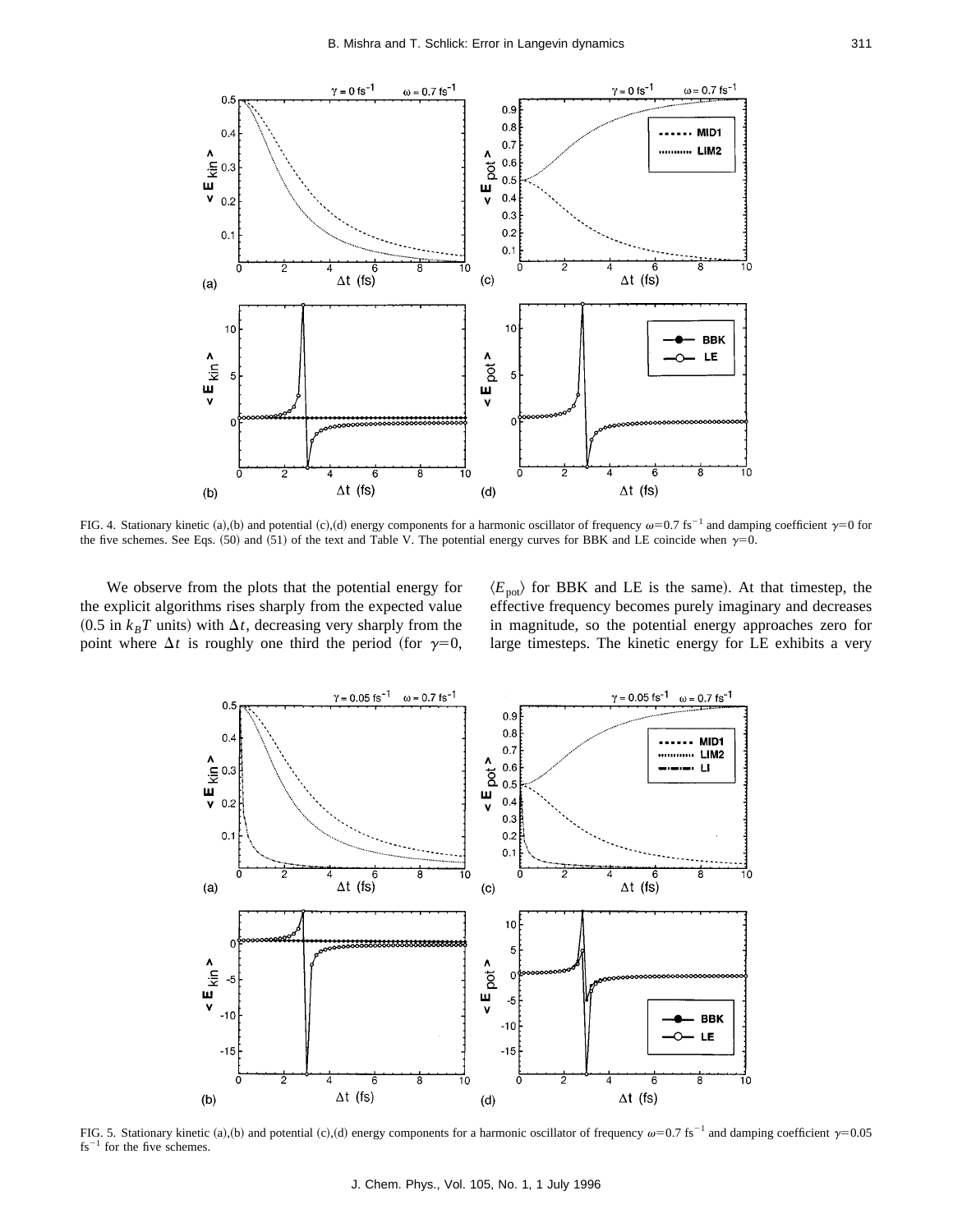

FIG. 6. Stationary total energy for a harmonic oscillator of frequency  $\omega=0.7$  fs<sup>-1</sup> and damping coefficient  $\gamma=0$  (a),(b) and  $\gamma=0.05$  fs<sup>-1</sup> (c),(d) for the five schemes. See Table V also.

similar pattern for nonzero  $\gamma$ . In contrast, for BBK the *kinetic* energy decays exponentially (monotonically), whereas the *potential* energy departs from the 0.5 value rapidly. As a consequence, the total energy of both explicit algorithms diverges from the expected value of 1.0 rapidly [Figs.  $6(b)$  and  $6(d)$ , with the divergence much sharper for LE, and sharper for both algorithms when  $\gamma \neq 0$ .

The implicit algorithms exhibit very different and interesting trends. The kinetic energies decay to zero with increasing  $\Delta t$  for MID1, LIM2, and LI (LI is shown only for nonzero  $\gamma$  as intended). As expected from the asymptotic results for  $\Delta t \rightarrow \infty$  (Table VI) the rate of decay is fastest for LI, followed by MID1, and then LIM2 (rates proportional to  $1/\Delta t^3$ ,  $1/\Delta t^2$ , and  $1/\Delta t$ , respectively). However, the potential energy of LIM2 increases with  $\Delta t$  as opposed to the decreasing trend for MID1 and LI. As a result, the total energy for LIM2 stays much closer to the expected value, relatively speaking, than LI and MID1. Furthermore, the critical dip in the LIM2 total energy curve suggests a critical timestep to be tested.

The trends above are consistent with the findings of Zhang and Schlick<sup>19</sup> (see Fig. 3 of Ref. 19 in particular) and also extend beyond those results. Clearly, we see that: BBK is preferred over LE, implicit algorithms achieve stability at the cost of some damping, and total energy conservation may be an inadequate criterion for evaluation when dynamic properties are of interest. This fact is highlighted by the compensating trends of the kinetic and potential-energy components of LIM2. While the total energy may be reasonable, the dynamics may be very different (e.g., little momentum but overstretched bonds and angles). By comparison, it appears that for stationary mean square of coordinate calculations LIM2 and BBK are the only suitable candidates, as the averages calculated from them are independent of the damping constant. Also, for these two algorithms, since the velocities are defined symmetric, the cross-average  $\langle QV\rangle$  has the true value zero.

Another point warrants emphasis. The stationary curves shown in the figures above serve only as reference, but most likely they have little relevance to practical MD calculations at a constant timestep for systems of many coupled vibrational modes. This is because equipartition is reached very slowly, namely at a rate inversely proportional to  $\gamma$ . In practice, a symplectic scheme at relatively small timesteps is likely to exhibit reasonable energy-conservation behavior if started at expected energy values. For harmonic oscillators, the conservation is exact even at large timesteps for such schemes. Thus, one might see far less severe energy deviations in practice.

For frequencies small compared to the damping coefficient (i.e., slower motions), the potential energy is very close to the equipartition value and the kinetic energy varies roughly as  $(2 + \gamma \Delta t)^{-1}$  (see Table V) for all five algorithms. Thus, at small timesteps (compared to the periods of the slow motions), the qualitative, as well as the quantitative features of the corresponding energy graphs for coupled normal modes are mostly governed by the highest frequencies.

## **IV. ZERO FREQUENCY LIMIT: FREE PARTICLE**

We now show how to apply the constructs of the previous section, namely correlation functions, to analyze quanti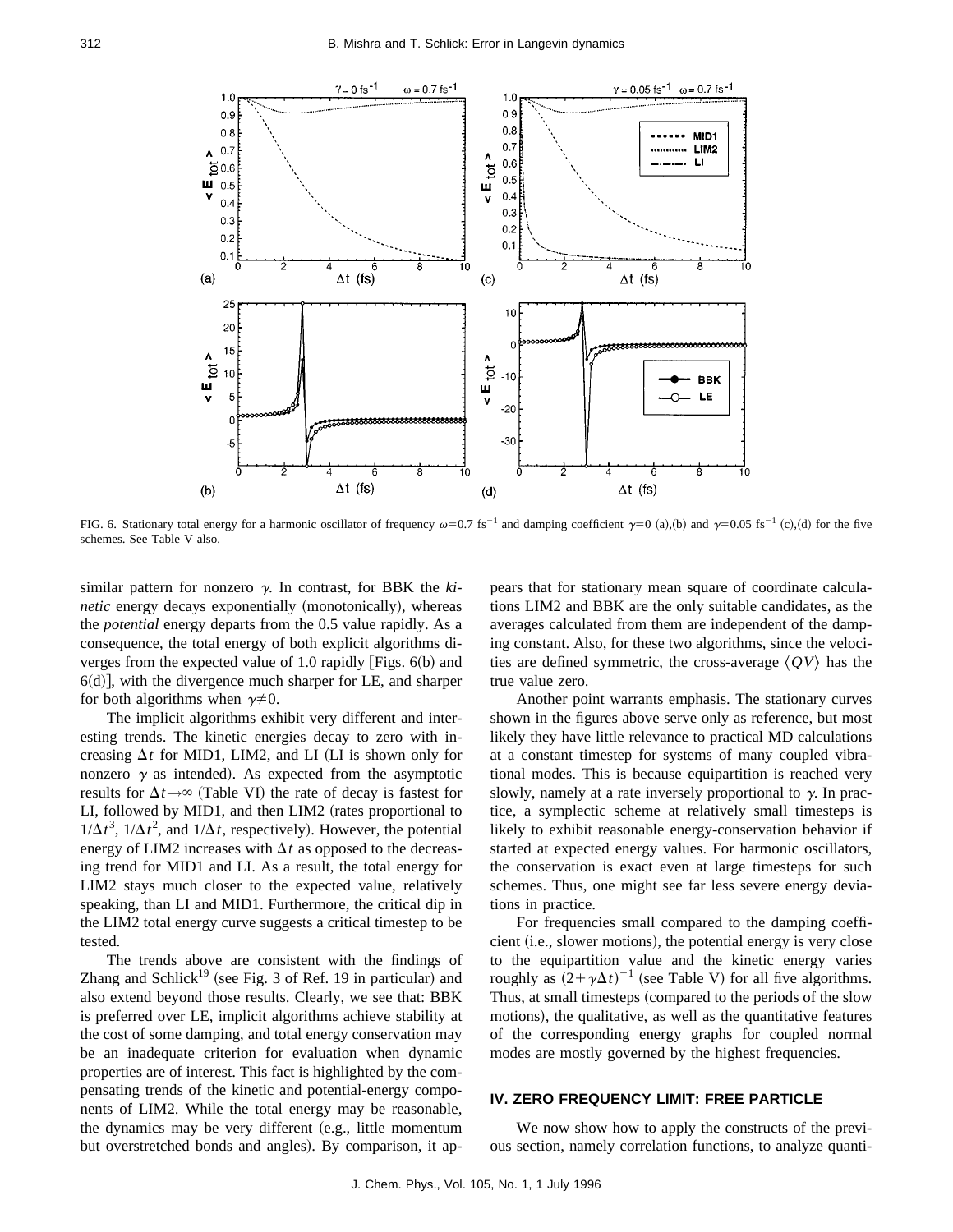ties of physical interest. In the limit of zero frequency, we have a free particle subject to Brownian motion. In this case, the translational diffusion constant,  $D_t$ , is related to the coordinate autocorrelation function in the large *t* limit. Specifically, for a Brownian particle of unit mass, we have

$$
\lim_{t \to \infty} \langle Q^2 \rangle = 2D_t t = 2 \frac{k_B T}{\gamma} t. \tag{54}
$$

From the discretized equation, we expect to see similar behavior for large *n*. We can test this by formulating the timedependent coordinate-correlation function

$$
\langle Q^n Q^n \rangle = \frac{\Delta t^4}{(\nu^2 - 4\mu\sigma)} \sum_{p=1}^{n-1} \sum_{s=1}^{n-1} (\alpha_+^{n-p} - \alpha_-^{n-p})
$$
  
 
$$
\times (\alpha_+^{n-s} - \alpha_-^{n-s}) \langle F^p F^s \rangle
$$
  
= 
$$
\frac{2 \gamma k_B T \Delta t^3}{(\nu^2 - 4\mu\sigma)} \sum_{p=1}^{n-1} (\alpha_+^p - \alpha_-^p)^2
$$
 (55)

for each algorithm.

For the implicit and explicit Euler (first-order) algorithms, LI and LE, respectively, we get two solutions for  $\alpha$  in the limit  $\omega \rightarrow 0$ :

.

$$
\alpha_{+} = 1, \quad \alpha_{-} = \frac{1}{1 + \gamma \Delta t}
$$

The denominator,  $\nu^2 - 4\mu\sigma$ , for Eq. (55) is equal to  $(\gamma \Delta t)^2$ for these schemes. Thus, in the large *n* limit (for finite  $\Delta t$ ), ignoring terms independent of *n* and noting that  $\alpha_-^n \rightarrow 0$ , we have

$$
\langle Q^n Q^n \rangle = \frac{2 \gamma k_B T \Delta t^3}{(\gamma \Delta t)^2} \sum_{p=1}^{n-1} (\alpha_+^p)^2
$$
  
= 
$$
\frac{2 k_B T \Delta t}{\gamma} \sum_{p=1}^{n-1} 1 = 2 \cdot \frac{k_B T}{\gamma} \cdot n \Delta t
$$
  
= 
$$
2t \cdot \frac{k_B T}{\gamma}.
$$
 (56)

We therefore recover the exact diffusion coefficient.

Similarly, in the case of BBK, LIM2, and MID1, we find for  $\omega=0$ ,

$$
\alpha_{+} = 1, \quad \alpha_{-} = \left(1 - \frac{\gamma \Delta t}{2}\right) / \left(1 + \frac{\gamma \Delta t}{2}\right),
$$

and

$$
\nu^2-4\mu\sigma=(\gamma\Delta t)^2.
$$

The same expression for the diffusion coefficient is obtained:

$$
\lim_{n\Delta t\to\infty}\langle Q^n Q^n \rangle = 2 \cdot \frac{k_B T}{\gamma} \cdot n\Delta t.
$$

Thus, all five algorithms considered predict the exact diffusion coefficient. In practice, one observes diffusive motion when  $(\gamma m)/(\omega^2 \Delta t)$  is very large; the inertial effects become relatively small and the motion is mainly governed by the velocity dependent force and the random force. However, at large  $\gamma$ , the error associated with the stationary coordinateautocorrelation function [see Eq.  $(47)$ ] may be very large. We saw that LIM2 and BBK do not seem to have this problem, since for them,  $\langle QQ \rangle$  is independent of  $\gamma$ . Indeed, it can be seen that for large  $\gamma$ , the difference equation for LIM2  $[Eq. (6)]$  reduces to

$$
\frac{x^{n+1} + x^{n-1}}{2} = x^n - \frac{\Delta t}{\gamma} M^{-1} g_E \left[ \frac{x^{n+1} + x^{n-1}}{2} \right] + \frac{\Delta t}{\gamma} M^{-1} r^n,
$$
 (57)

which is a Brownian algorithm if we assume  $(x^{n+1} + x^{n-1})/2 \approx x^{n+1}$ . In case of LI and LE, we recover in the large  $\gamma$  limit the corresponding implicit and explicit versions of diffusive algorithms. For BBK, in the large  $\gamma$  limit, we find

$$
x^{n+1} = x^{n-1} - \frac{2\Delta t^2}{\gamma} M^{-1} g_E(x^n) + \frac{2\Delta t^2}{\gamma} r^n.
$$
 (58)

Note, however, that BBK was derived in the low  $\gamma$  limit. This equation could be viewed as a propagation scheme with twice the timestep, since  $g_E(x^n)$  can be considered an intermediate point in the  $[x^{n+1},x^{n-1}]$  range. However, the above iteration is not a recommended procedure in practice for numerical reasons.

## **V. TRAJECTORY ERROR ESTIMATION**

In stochastic dynamics, there is no unique trajectory but rather an ensemble of trajectories. Even in MD, different trajectories result from using: various algorithms, same algorithms but different timesteps, different starting points, $11$  and different pseudorandom-number generators or seeds. An important question that must be addressed is how to evaluate a generated trajectory. In the absence of direct experimental data for comparison, the convention to date has been to compare results to a simulation at a small timesteps. But is this comparison adequate? How can it be supplemented? Are there rigorous mathematical tests that can be performed? These are difficult questions, and it is clear that the answers must be based on statistical considerations. However, both ways to evaluate static means as well as dynamic functions must be constructed.

Below, we begin to formulate certain statistical tests that could be performed for a given simulation. We then investigate theoretically the behavior of our five integrators in two relevant limits: large  $\Delta t$  and large  $\gamma$ . For these limits, theoretical references exist.

The precise question we wish first to address is: given a certain algorithm, set of parameters, etc., how does one particular resulting trajectory deviate from an exact, or mean, trajectory? Loosely speaking, this is a notion of convergence. However, there is a more rigorous way to quantify this timedependent statistical behavior of such a deviation.

Let us define the quantity

$$
\delta Q^n = Q^n - Q(n\Delta t),
$$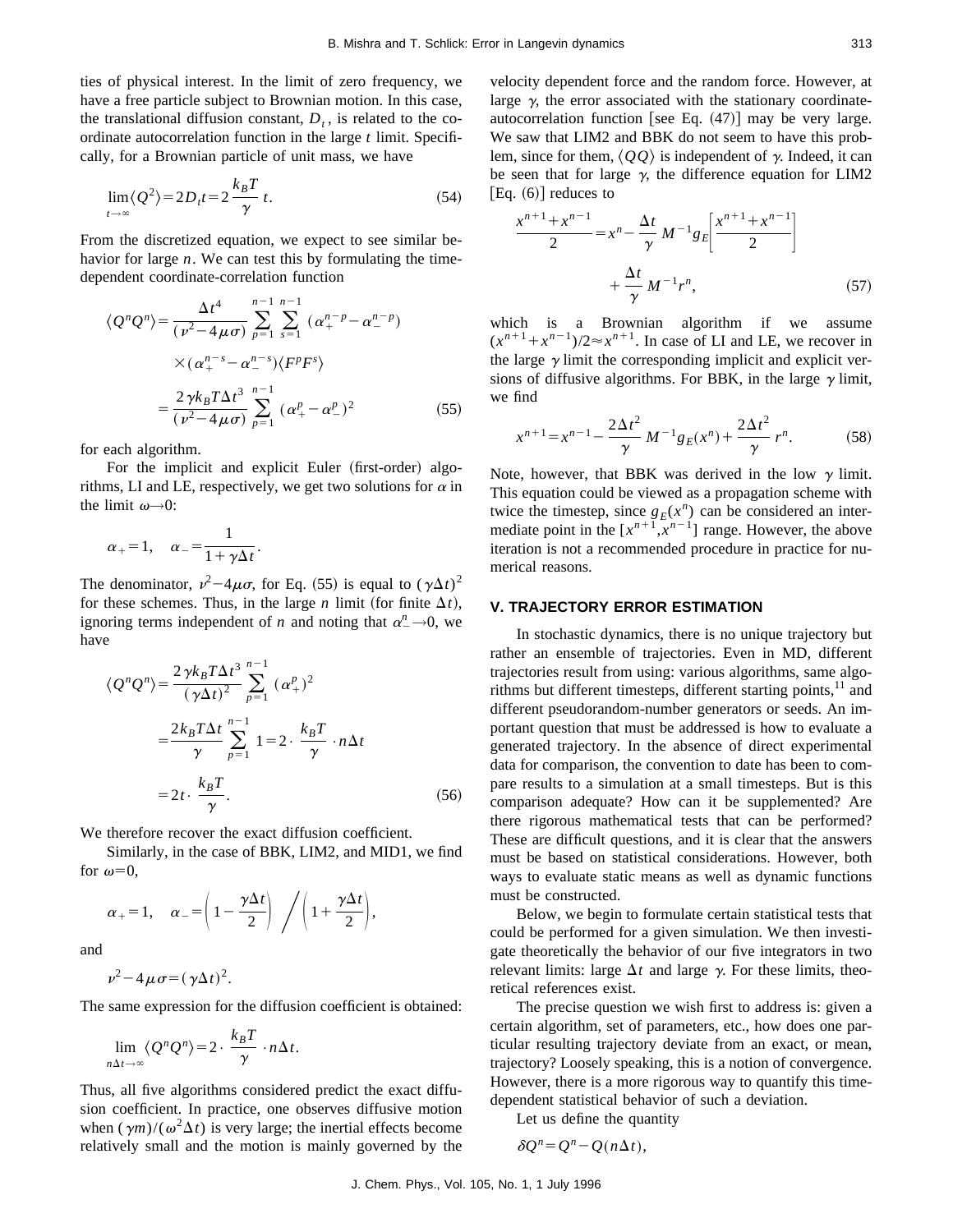where  $O^n$  and  $O(n\Delta t)$  are the positions at time  $n\Delta t$  for the discrete and the continuous case, respectively. By definition, the probability of having  $\delta Q^n = x$  at time  $n \Delta t$  is

$$
P(x = \delta Q^n; t = n\Delta t) = \langle \delta(x - \delta Q^n) \rangle,
$$

where the function  $\delta(x)$  is defined by

 $\delta(x) = \frac{1}{2\pi} \int_{-\infty}^{\infty}$  $\int_{\infty}^{\infty} dk e^{ikx}$ .

We can now write the above probability as

$$
P(x = \delta Q^n; \ t = n\Delta t) = \frac{1}{2\pi} \int_{-\infty}^{\infty} dk \langle e^{ik(x - \delta Q^n)} \rangle.
$$

To separate the error  $Q^n - Q(n\Delta t)$  into systematic and random components, we let  $\delta Q^n$  represent the former, namely the average value of  $Q^n - Q(n\Delta t)$ , and  $\delta R^n$  represent the latter, so that:  $x - \delta Q^n = x - \overline{\delta Q^n} - \delta R^n$ , i.e.,

$$
\langle e^{ik(x-\overline{\delta Q^n}-\delta R^n)}\rangle=e^{ik(x-\overline{\delta Q^n})}\langle e^{-ik\cdot\delta R^n}\rangle.
$$

Thus, our probability of having the error  $Q^n - Q(n\Delta t)$ of the specified value *x* becomes

$$
P(x = \delta Q^n, t = n\Delta t)
$$
  
= 
$$
\frac{1}{2\pi} \int_{-\infty}^{\infty} dk \ e^{ik(x - \overline{\delta Q^n})} \langle e^{-ik \cdot \delta R^n} \rangle.
$$

In general, the random component is a nonlinear function of Gaussians, and may have very complicated distribution. For harmonic oscillators, however, it is a linear combination of the independent Gaussian random variables with time-dependent coefficients. In that case, the expectation value in the above integral can be simplified to the expression

$$
\langle e^{-ik\cdot\delta R^n}\rangle = e^{-(k^2/2)\langle(\delta R^n)^2\rangle}.
$$

Then, our probability of having the error  $Q^n - Q(n\Delta t)$  of the specified value *x* becomes

$$
P(x = \delta Q^n, t = n\Delta t)
$$
  
= 
$$
\frac{1}{2\pi} \int_{-\infty}^{\infty} dk \ e^{ik(x - \overline{\delta Q^n})} e^{-(k^2/2)\langle (\delta R^n)^2 \rangle}.
$$

Upon integration, we obtain the result

$$
P(x = \delta Q^n, t = n\Delta t)
$$
  
= 
$$
\frac{1}{\sqrt{4\pi\langle(\delta R^n)^2\rangle}} \exp\left(-\frac{\left[x - \overline{\delta Q^n}\right]^2}{4\langle(\delta R^n)^2\rangle}\right).
$$

We clearly see that  $x(t)$  too is a Gaussian random variable with mean and variance given, respectively, by

$$
\langle x(t) \rangle = \overline{\delta Q^n}, \quad \langle x(t)^2 \rangle = \langle (\delta R^n)^2 \rangle.
$$

Thus, for any algorithm, if the following limit holds:

$$
\lim_{\Delta t \to 0} \langle (\delta R^n)^2 \rangle = 0,
$$

the algorithm is said to be convergent in the mean square  $limit.<sup>32</sup>$ 

For a nonlinear system, the above simple statistical description of  $x(t)$  is generally not possible. For such a system, we can still use this criteria of trajectory error to determine the stochastic effects as a function of time, as follows.

Let *A* and *B* be two trajectories starting at time  $t_0 = n_0 \Delta t$ separated by a distance

$$
|\,\delta Q_{AB}^{n_0}| = |Q_A^{n_0} - Q_B^{n_0}|,
$$

where the norm used here corresponds to the standard Euclidean norm. This difference has an upper bound of

$$
|\delta Q_A^{n_0}-\delta Q_B^{n_0}|\leqslant |\delta Q_A^{n_0}|+|\delta Q_B^{n_0}|
$$

At any given time  $t=n\Delta t$ , the expression for  $\delta Q_{AB}^n$  is directly related to the maximum Lyapunov exponent for the dynamics,  $\lambda$ . If the time evolution is written as a linear combination of exponentials, for small  $t-t_0$ , we can approximate it with the fastest growing term:

$$
\langle \delta Q_{AB}^n - \delta Q_{AB}^{n_0} \rangle \simeq e^{\lambda \Delta t (n - n_0)}.
$$
 (59)

The maximum Lyapunov exponent  $\lambda$  reflects the rate of the fastest event in the dynamics of a system making multiple jumps among energy wells. This exponent is found to be a function of the system size.<sup>33</sup> From Eq.  $(59)$ , the rate of divergence  $\Delta(\langle \delta Q_{AB}^n \rangle)/\Delta t$  can be defined as

$$
\frac{\langle \delta Q_{AB}^{n+1} - \delta Q_{AB}^{n} \rangle}{\Delta t} \simeq e^{\lambda \Delta t}.
$$
 (60)

If two trajectories start from the same energy well, the rate at which they diverge depends upon the rate at which they jump across a barrier. The more rare an event is, the slower the divergence rate. So, roughly speaking, there is close relation between these two quantities, namely  $\lambda$  and the transition rate.

## **A. Application: Barrier crossing**

Let us consider a one-dimensional concave potential surface  $[g_E(Q) = -\frac{1}{2}\omega_b^2 Q^2$  in Eq. (4)]. Then it is possible to calculate the transmission coefficient associated with the transition state rate of barrier crossing using Kramer's rate theory. The transmission coefficient  $\kappa$  is defined in terms of the rate constant *k* and the corresponding transition-statetheory value,  $k_{\text{TST}}$ :

$$
\kappa = k/k_{\text{TST}}.\tag{61}
$$

It is closely related to the way trajectories diverge. $34$  If the trajectory starts at position  $Q(0)=0$ , the continuous Langevin equation can be used to derive the transmission coefficient in the low-to-intermediate  $\gamma$  regime:<sup>35</sup>

$$
\kappa = \left[1 + \frac{1}{k_B T} \left\langle \widetilde{F}(\lambda_r)^2 \right\rangle \right]^{-1/2} = \frac{\lambda_r}{\omega_b}.
$$
 (62)

Here  $\tilde{F}(\lambda_r)$  is the Laplace transform of the random force evaluated at the larger root of the quadratic equation:

$$
\lambda_r^2 + \gamma \lambda_r - \omega_b^2 = 0,
$$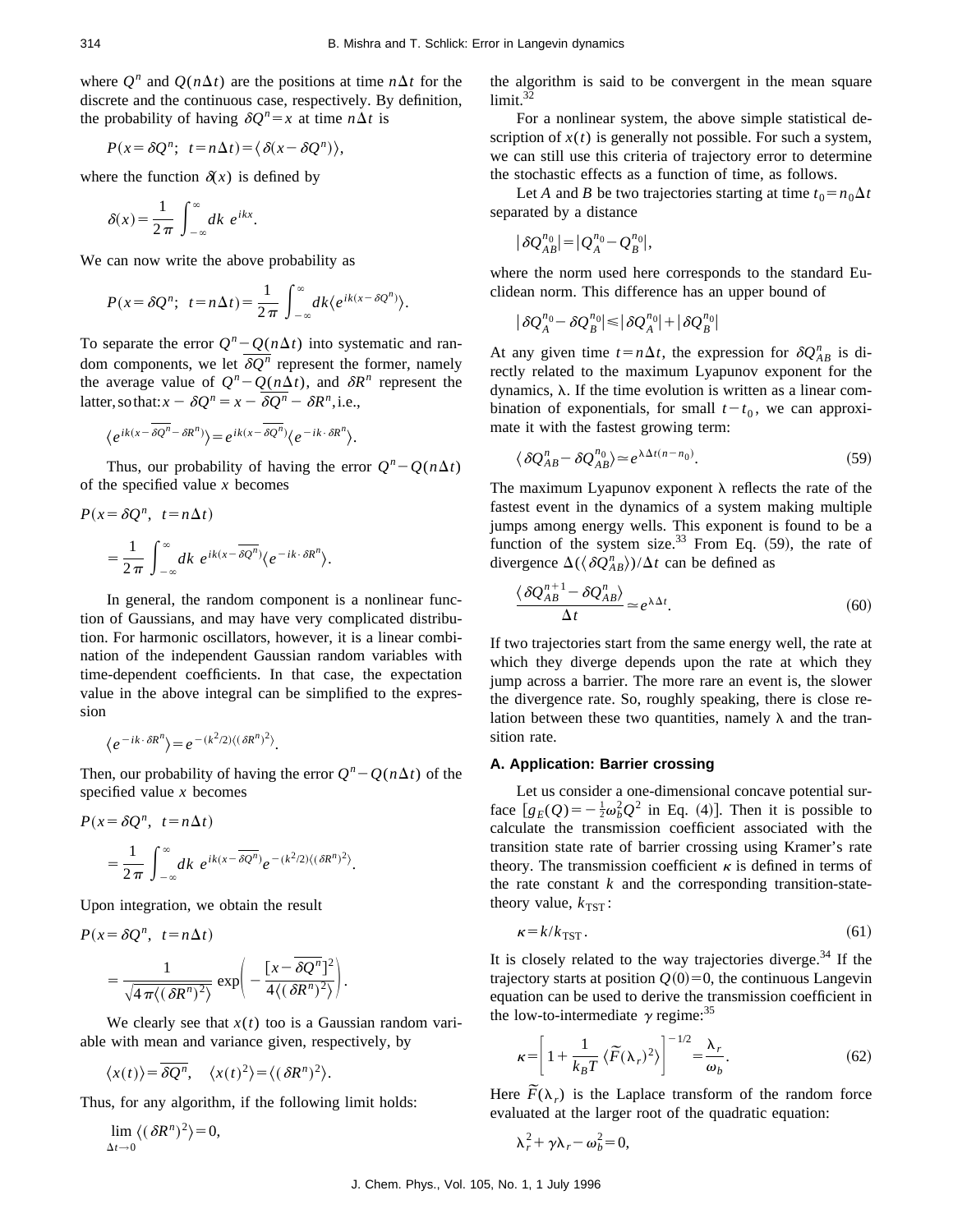and  $\omega_b$  is the barrier frequency. The value  $\lambda_r$  can be identified with the Lyapunov coefficient for a nonlinear concave region. Correspondingly, we can derive the transmission coefficient for the discrete case following exactly the same line of analysis.

Recall that in Sec. I we have derived the solution to the discrete equation for  $Q^n$  [Eq. (B6)] for real positive frequency. If the initial velocity  $V^0$  is specified instead of  $Q^1$ , we can evaluate  $Q^1$  either exactly or numerically using an explicit method:

$$
Q^{1} = a_1(\Delta t)V^0 + a_2(\Delta t),
$$
\n(63)

where  $a_1(\Delta t)$  and  $a_2(\Delta t)$  (a linear combination of Gaussians) are functions of the method chosen. Above, we assumed the initial position  $Q^0$ =0, as in the continuous case. The expression for  $Q^n$  with  $\omega=i\omega_b$  can now be written as

$$
Q^{n} = \frac{\mu}{\sqrt{\nu^{2} - 4\mu\sigma}} \left[ (\alpha_{+}^{n} - \alpha_{-}^{n}) Q^{1} + \frac{\Delta t^{2}}{\mu} \sum_{p=1}^{n-1} (\alpha_{+}^{n-p}) - \alpha_{-}^{n-p}) F^{p} \right].
$$
\n(64)

The roots  $\alpha_+$ , and  $\mu$ ,  $\nu$ , and  $\sigma$  here correspond to  $\omega = i \omega_b$ . Now, long-time behavior is governed by the divergent terms in the expression above, so we can write

$$
Q^{n} = \frac{\mu \alpha_{+}^{n}}{\sqrt{\nu^{2} - 4\mu\sigma}} \left[ Q^{1} + \frac{\Delta t^{2}}{\mu} \sum_{p=1}^{n-1} \alpha_{+}^{-p} F^{p} \right]
$$
  
+ Nondivergent terms. (65)

The summation term above can be simplified using the convolution theorem for the discrete Laplace transform; thus we have for the first part of  $Q^n$ :

$$
Q^{n} \approx \frac{\mu \alpha_{+}^{n}}{\sqrt{\nu^{2} - 4\mu \sigma}} \bigg[ Q^{1} + \frac{\Delta t}{\mu} \widetilde{F}(\beta_{+}) \bigg],
$$
 (66)

where  $\overline{F}(\beta_+)$  is the discrete Laplace transform of the random force,

$$
\widetilde{F}(s) = \sum_{m=0}^{\infty} \Delta t F^m \exp(-ms\Delta t),
$$

evaluation at  $s = \beta_+ = (1/\Delta t) \ln \alpha_+$  (see Sec. I). There are two ways for  $Q^n$  to be positive (i.e., cross the barrier):  $\mu/\sqrt{\nu^2-4\mu\sigma}$  can be positive or negative, but not zero. This means that  $Q<sup>1</sup>$  is required to satisfy either:

$$
Q^1 \rangle - \frac{\Delta t}{\mu} \widetilde{F}(\beta_+)
$$

or

$$
Q^1 \lt -\frac{\Delta t}{\mu}\,\widetilde{F}(\beta_+),
$$

respectively. In both cases we nevertheless arrive at the same expression for  $\kappa$ , valid in the low-to-intermediate friction regime. To determine  $\kappa$ , integration over all the trajectories which cross the barrier and normalization [division by  $k_{\text{TST}}$ , which assumes  $V^0 > 0$  in Eq. (63)] is required:

$$
\kappa = \frac{\left\langle \int_{-(\Delta t/\mu)\widetilde{F}}^{\infty} dQ^1 Q^1 \exp \left[ -\frac{(Q^1)^2}{2\langle (Q^1)^2 \rangle} \right] \right\rangle}{\left\langle \int_{a_2}^{\infty} dQ^1 Q^1 \exp \left[ -\frac{(Q^1)^2}{2\langle (Q^1)^2 \rangle} \right] \right\rangle}.
$$
(67)

Solving the integral, we get

$$
\kappa = \frac{\left\langle \exp\left(-\frac{\Delta t^2 \widetilde{F}^2}{2\mu^2 \langle (Q^1)^2 \rangle}\right) \right\rangle}{\left\langle \exp\left(-\frac{\alpha_2^2}{2\langle (Q^1)^2 \rangle}\right) \right\rangle}.
$$
(68)

As the linear transform of a Gaussian distribution is Gauss-As the linear transform of a Gaussian distribution is Gauss-<br>ian,  $\widetilde{F}(\beta_+)$  is also a Gaussian, having zero mean,  $\langle \widetilde{F}(\beta_+)\rangle = 0$ , and variance given by  $\langle \overline{F}^2(\beta_+) \rangle = 2 \gamma k_B T/\beta_+$ . The latter is and variance given by  $\langle \overline{F}^2(\beta_+) \rangle = 2 \gamma k_B T/\beta_+$ . The latter is obtained using convolution theorem from the autocorrelation function of the random force. Also,  $a_2$  in Eq.  $(63)$  is a linear combination of Gaussians. Thus, the transmission coefficient is

$$
\kappa = \left[ \frac{\langle (Q^1)^2 \rangle + \langle a_2^2 \rangle}{\langle (Q^1)^2 \rangle + \frac{\gamma \Delta t^2}{\mu^2 \beta_+}} \right]^{1/2}
$$

or

$$
\kappa = \left[ \frac{1 + \frac{\langle a_2^2 \rangle}{\langle (Q^1)^2 \rangle}}{1 + \frac{\gamma}{\mu^2 \beta_+} \frac{k_B T \Delta t^2}{\langle (Q^1)^2 \rangle}} \right]^{1/2},
$$
(69)

where from Eq. (63),  $\langle (Q^1)^2 \rangle = a_1^2 \langle (V^0)^2 \rangle + \langle a_2^2 \rangle$ . In the limit of  $\Delta t \rightarrow 0$ , the expression above for  $\kappa$  becomes identical to the one obtained by Gertner *et al.*<sup>35</sup>

#### **B. Transmission coefficient for the five schemes**

In order to study the comparative performance of various integrators, we examine the term containing  $\beta_+$  [denominator in Eq.  $(69)$ , since the terms in the numerator will stay approximately the same for all schemes. Recall that  $a_1$  and  $a_2$  define the initial conditions [Eq.  $(63)$ ]. These initial conditions are the same for LI and LE, as well as for BBK and LIM2. For MID1, the initial velocity  $V^0$  is specified instead of  $Q^1$ ; therefore, the expression for  $\kappa$  for MID1 does not contain the  $\mu^2$  factor in the denominator. Both  $\mu$  and  $\beta_+$  in the denominator of Eq.  $(69)$  are scheme dependent (Table I). If we further assume  $\langle (Q^1)^2 \rangle \approx k_B T \Delta t^2$ , we can roughly write

$$
\kappa \approx \left[1 + \frac{\gamma}{\mu^2 \beta_+}\right]^{-1/2},\tag{70}
$$

where we have disregarded the factor determined by the initial conditions.

In Fig. 7, we illustrate  $\kappa$  as a function of  $\Delta t$  and  $\gamma$  for our five schemes. The barrier frequency  $\omega_b = 1.0$  fs<sup>-1</sup> and the damping-constant settings examined are  $\gamma$ =50, 500, and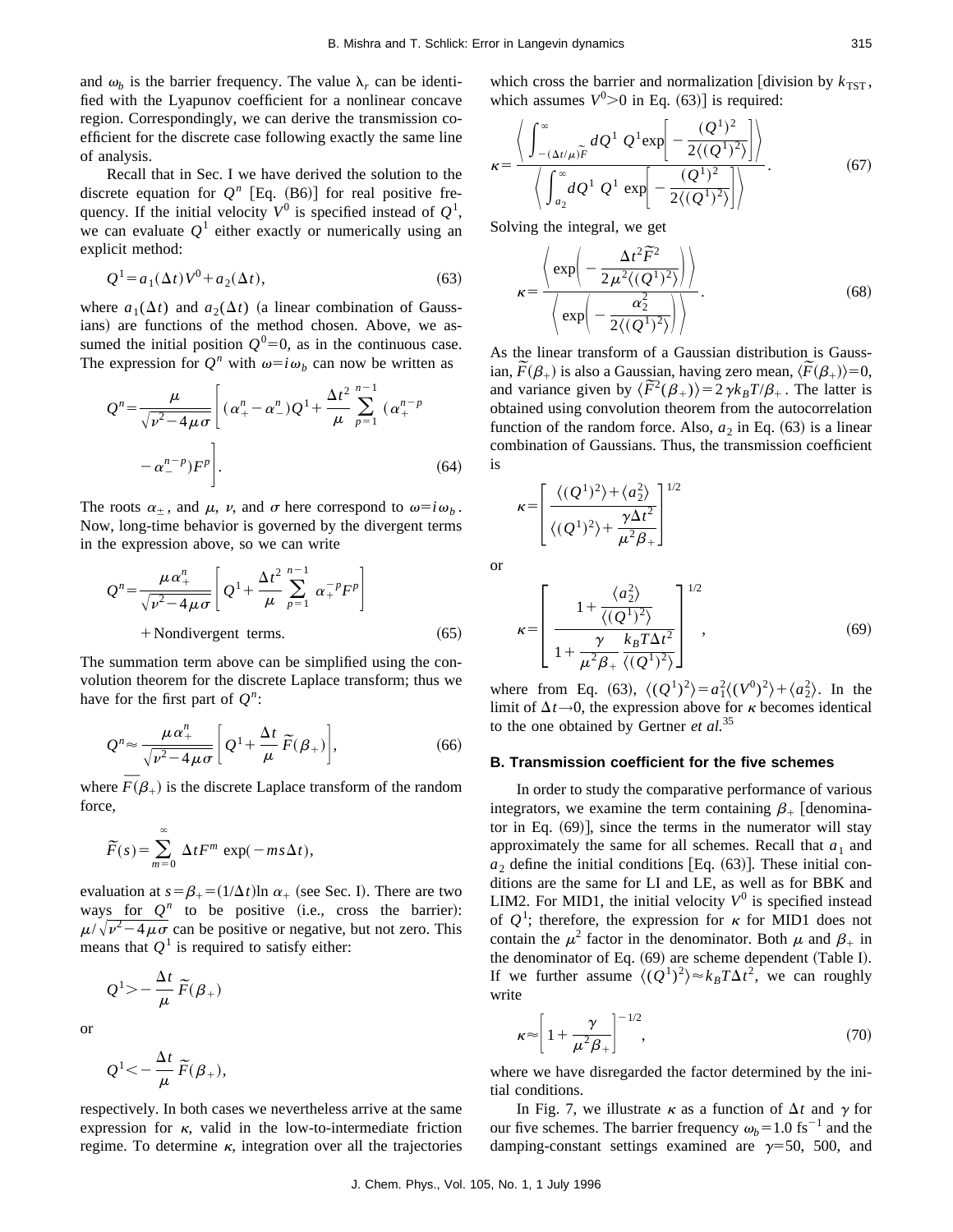

FIG. 7. Transmission coefficient as a function of timestep for a concave potential of frequency  $\omega_b = 1.0 \text{ fs}^{-1}$  and three values of  $\gamma$ : 0.05, 0.5, and 1.0 fs<sup>-1</sup> for the five schemes. For the three  $\gamma$  values, the theoretical values of  $\kappa$ are 0.975, 0.781, 0.618, corresponding to  $(a)$ ,  $(b)$ , and  $(c)$ , respectively. See Eqs.  $(62)$  and  $(70)$  of the text.

1000 ps<sup>-1</sup>. For larger  $\Delta t$ , unlike the exact case,  $\beta_+$  can be complex for some schemes leading to complex  $\kappa$ . When  $\gamma$  is small, the behavior of  $\kappa$  is simply correlated to the loss in kinetic energy for all schemes. This is most prominent for LI, where at smaller  $\gamma$  there is little counteracting mechanism to numerical damping. BBK and LE show systematic divergent drifts with  $\Delta t$  for larger  $\gamma$ , whereas the implicit schemes show a batter overall balance in their behavior for the range of  $\Delta t$  examined. For example, the implicit midpoint scheme does quite well in the intermediate  $\gamma$  regime.

For an ideal scheme, the rate will be independent of the timestep used. However, this will not be the case in practice. The differences in transition rates can be considered as a global estimate of how the individual trajectories diverge. For biomolecules, the complex potential is composed of many concave and convex regions, and in such cases, the expression for the rate will be more intricate.

## **VI. CONCLUSION**

This work was motivated by the problem of developing a framework for error analysis for practical simulations of macromolecules today by molecular and Langevin dynamics. This problem is a difficult one for chaotic, multiple-timescale systems, such as biomolecules, typically simulated at relatively large timesteps for relatively short times. Trajectory assessment is likely to increase in importance in the coming years with improvements in computer hardware and software.

As a start, we have analyzed the behavior of five integration algorithms for the Langevin equation with respect to accuracy, stability, and statistical properties. Two concepts of practical and theoretical importance, namely perturbative damping and perturbative frequency, were introduced. The model considered is a very simple and exactly solvable one. Still, in absence of a general framework for analysis of nonlinear systems, this simple example already provides important theoretical insights with regards to choosing a particular algorithm for a given problem, appreciating algorithmic differences, and quantifying error.

If stochastic dynamics is used for searching the configurational landscape of a molecule for low energy conformations, large timesteps are preferred. In this case, the implicit algorithms are recommended due to their unconditional stability. These algorithms are feasible computationally with an efficient nonlinear minimizer. $30$  The symplectic implicit algorithm LIM2 is an excellent candidate for moderate timesteps (with respect to the period of fastest oscillation) since it has many good statistical properties (mean energies) and small numerical damping. For larger timesteps, however, severe departures from the assigned damping coefficient and the original frequency are realized. Both quantities approach zero in the infinite  $\Delta t$  limit. In the case of MID1 (implicit midpoint), we observe similar behavior. However, numerical work is needed to assess these trends since the *asymptotic* limits may have little practical relevance to finite simulations of complex systems. In addition to this limiting behavior, distortion of the phase-space picture and occurrence of resonances have also been reported at timesteps that are relatively large with respect to the fastest period.<sup>23</sup> The perturbative damping and frequency functions introduced here can help in devising cures for these problems.<sup>30</sup>

For the implicit-Euler/Langevin algorithm, LI, theory suggested existence of timesteps for which there is no numerical damping nor shift in original frequency (e.g., Table IV) to overcome these difficulties. However, since the value of the corresponding damping constant is large, the use of such special timesteps in LI is probably not of practical value. Our delay-function approach, in contrast, appears more promising, as demonstrated on a system of linear oscillators. Extensions to nonlinear systems were outlined here and will be tested in further works.

When the detailed dynamic behavior of a molecular sys-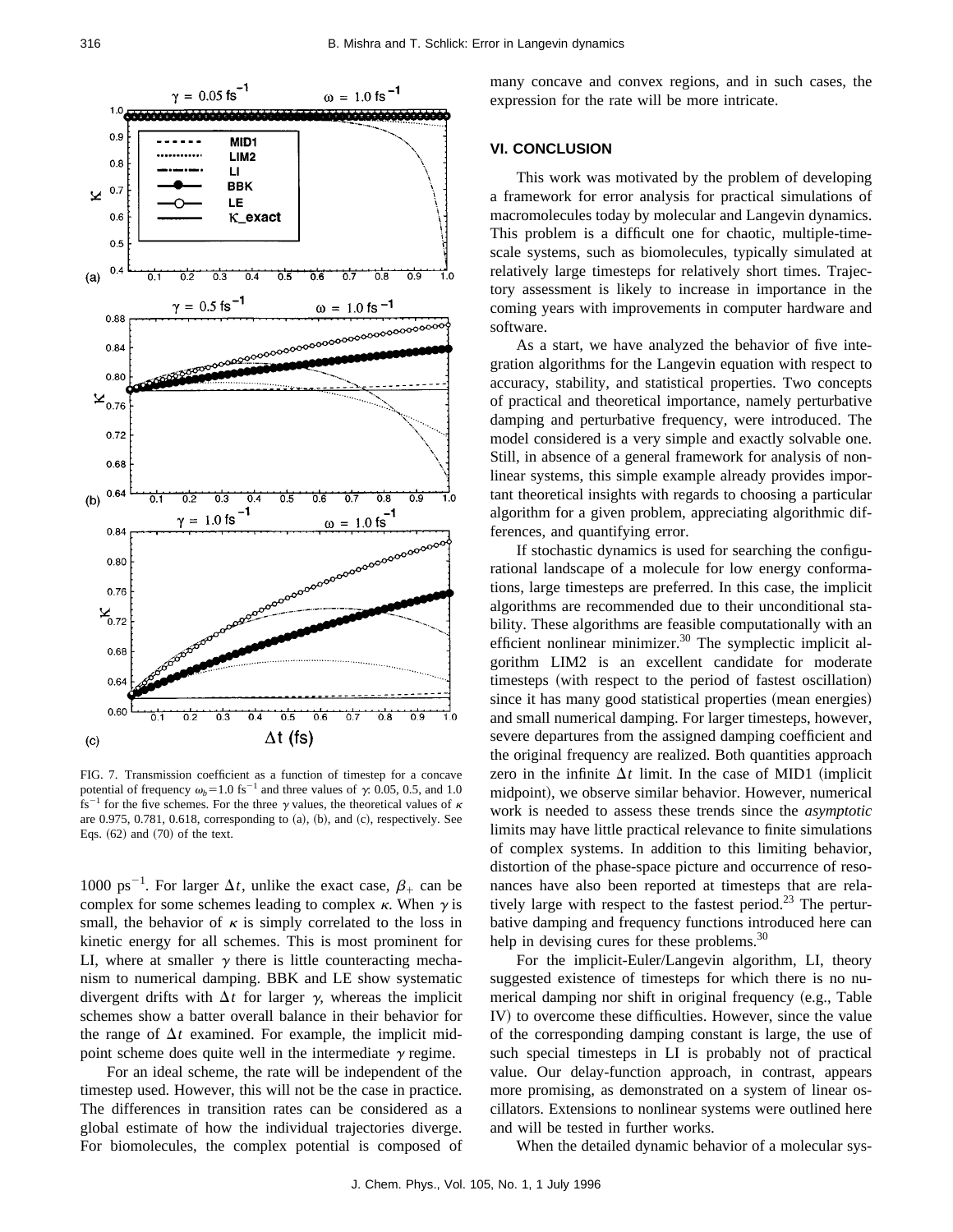tem is of central interest, the implicit algorithms cannot gain advantage over the explicit algorithms because resolution cannot be as good with larger timesteps. The implicit algorithms are also computationally expensive.19 As long as one chooses timesteps sufficiently smaller than the limiting value for linear stability (e.g., Table II), BBK appears to have the desirable properties on theoretical grounds with respect to stationary processes. The mean potential energy is independent of  $\gamma$  and the correlation between position and velocity is zero. Furthermore, the upper bound of  $\pi/2$  for the effective rotation in space (effective frequency) might dampen loworder resonances in comparison to the implicit midpoint algorithm, which can have maximal rotation within a family of symplectic integrators.<sup>23</sup> In the limit  $\gamma \rightarrow 0$ , BBK becomes the favored Verlet algorithm.

Certainly, our conclusions regarding harmonic oscillators cannot be extrapolated automatically to more complex systems. Both extended analysis and practical simulations are required. In a subsequent paper, we plan to extend and apply the mathematical constructs developed here for analysis of simulations proper for nonlinear systems. The intriguing problems of resonance and perturbed effective Hamiltonians might also be investigated.

## **ACKNOWLEDGMENTS**

We are grateful to Peter Wolynes for many stimulating discussions that led to this research. We thank Wei Xu for preparation of the figures and Heather Malcolm for typing assistance. The work is supported by the National Science Foundation, the National Institutes of Health, and an Alfred P. Sloan research fellowship. T.S. is an investigator of the Howard Hughes Medical Institute.

## **APPENDIX A: ANALYSIS FOR MID1**

For the implicit-midpoint algorithm, MID1, the coordinate and velocity for each normal mode satisfy the following equations:

$$
\frac{V^{n+1} - V^n}{\Delta t} + \frac{\gamma}{2} \left[ V^{n+1} + V^n \right] + \frac{\omega^2}{2} \left[ Q^{n+1} + Q^n \right] = F^n
$$

and

$$
\frac{V^{n+1} + V^n}{2} = \frac{Q^{n+1} - Q^n}{\Delta t}.
$$

In a matrix form, this can be written as a single equation:

$$
\begin{bmatrix} V^{n+1} \\ \omega Q^{n+1} \end{bmatrix} = U \begin{bmatrix} V^n \\ \omega Q^n \end{bmatrix} + \begin{bmatrix} \Delta t F^n \\ 0 \end{bmatrix},
$$
 (A1)

where

$$
U = \frac{1}{\phi} \begin{bmatrix} 1 - \frac{\delta}{2} - \frac{\epsilon^2}{4} & -\epsilon \\ \epsilon & 1 + \frac{\delta}{2} - \frac{\epsilon^2}{4} \end{bmatrix},
$$
  

$$
\phi = 1 + \frac{\delta}{2} + \frac{\epsilon^2}{4},
$$

with the definitions:

$$
\delta = \gamma \Delta t, \quad \epsilon = \omega \Delta t.
$$

The matrix *U* has two eigenvalues which satisfy a quadratic equation:

$$
\phi \alpha^2 - 2 \left[ 1 - \frac{\epsilon^2}{4} \right] \alpha + \left[ 1 - \frac{\delta}{2} + \frac{\epsilon^2}{4} \right] = 0.
$$

Comparing this form with the general expression of Eq. (11), we obtain the values of  $\mu$ ,  $\nu$ , and  $\sigma$  (shown in Table I) and use local stability and accuracy analysis of Sec. II. The two eigenvalues of *U* are

$$
\alpha_{\pm} = \frac{1 - \frac{\epsilon^2}{4} \pm \sqrt{\frac{\delta^2}{4} - \epsilon^2}}{1 + \frac{\delta}{2} + \frac{\epsilon^2}{4}}.
$$

The homogeneous part of the solution can be written as

$$
\begin{bmatrix} V^n \\ \omega Q^n \end{bmatrix} = \begin{bmatrix} c_1 & c_2 \\ c_3 & c_4 \end{bmatrix} \begin{bmatrix} a_+^n \\ \alpha_-^n \end{bmatrix}.
$$

For example, with the values of  $Q^n$  specified at  $n=0$  and 1, the homogeneous solution for  $Q^n$  is

$$
Q^{n} = \left[\frac{\alpha_{+}\alpha_{-}^{n} - \alpha_{-}\alpha_{+}^{n}}{\alpha_{+} - \alpha_{-}}\right]Q^{0} + \left[\frac{\alpha_{+}^{n} - \alpha_{-}^{n}}{\alpha_{+} - \alpha_{-}}\right]Q^{1}.
$$
 (A2)

Also, we have the following relation for  $n=1$ :

$$
\begin{bmatrix} V^1 \\ \omega Q^1 \end{bmatrix} = \begin{bmatrix} c_1 & c_2 \\ c_3 & c_4 \end{bmatrix} \begin{bmatrix} \alpha_+ \\ \alpha_- \end{bmatrix}.
$$

To calculate the stationary averages corresponding to MID1, we multiply on the right by the transpose of Eq.  $(A1)$ to obtain

$$
\begin{bmatrix}\n\langle VV\rangle & \omega \langle VQ\rangle \\
\omega \langle QV\rangle & \omega^2 \langle QQ\rangle\n\end{bmatrix} = U \begin{bmatrix}\n\langle VV\rangle & \omega \langle VQ\rangle \\
\omega \langle QV\rangle & \omega^2 \langle QQ\rangle\n\end{bmatrix} U^T\n+ \begin{bmatrix}\n\Delta t^2 \langle F^2\rangle & 0 \\
0 & 0\n\end{bmatrix}.
$$

We then obtain three simultaneous linear equations in three unknowns. The solution for the three stationary averages are given by

$$
\langle VV \rangle = 4k_B T \frac{[4 + 4 \delta + \delta^2 + \epsilon^2]}{[4 + 2 \delta + \epsilon^2]^2},
$$
  

$$
\omega^2 \langle QQ \rangle = 4k_B T \frac{[4 + \epsilon^2]}{[4 + 2 \delta \Delta t + \epsilon^2]^2},
$$
  

$$
\omega \langle QV \rangle = \frac{-4k_B T \delta \epsilon^2}{[4 + 2 \delta + \epsilon^2]^2}.
$$

Thus, the stationary values of energies can be written in terms of the above averages:

J. Chem. Phys., Vol. 105, No. 1, 1 July 1996